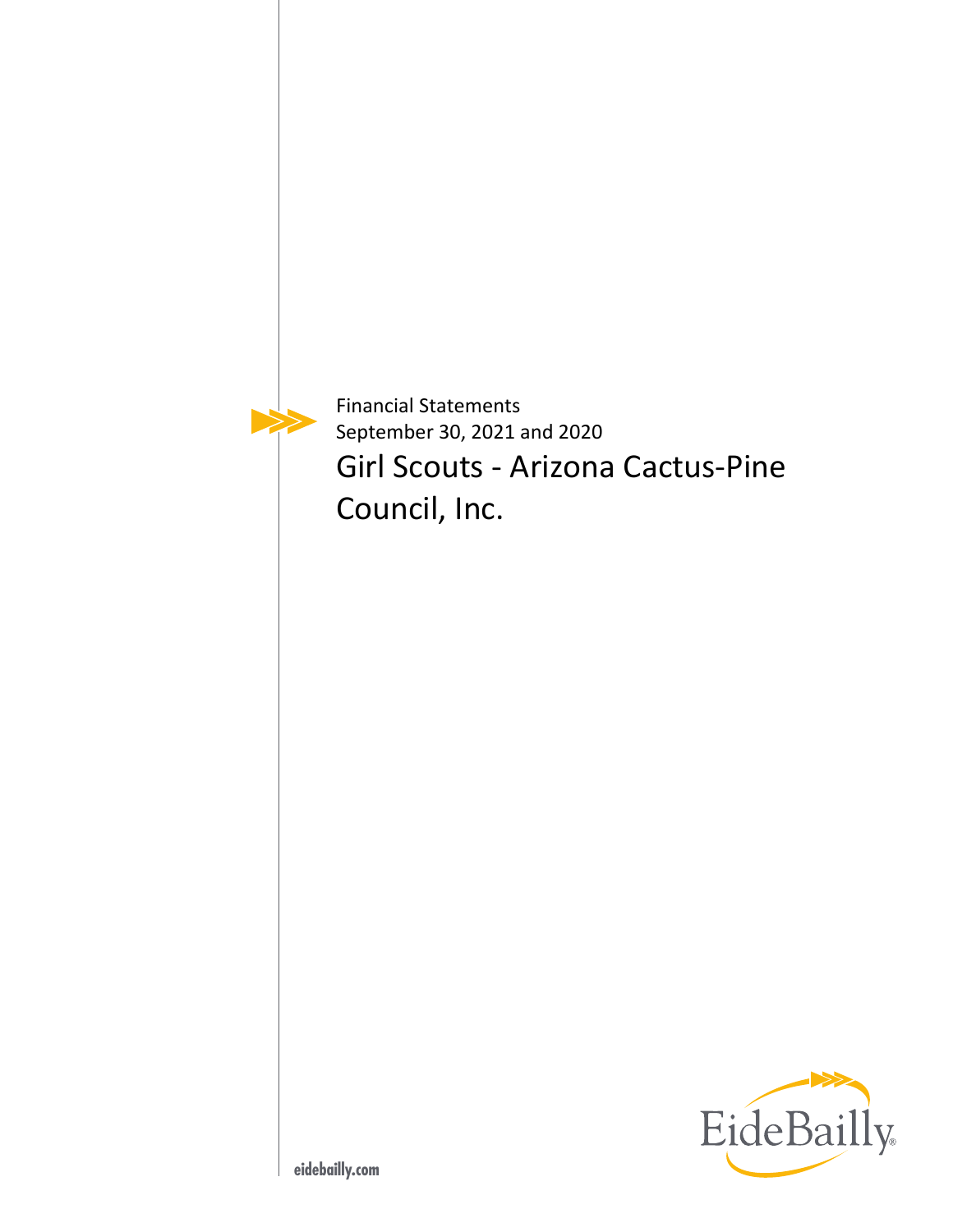| <b>Financial Statements</b> |  |
|-----------------------------|--|
|                             |  |
|                             |  |
|                             |  |
|                             |  |
|                             |  |
|                             |  |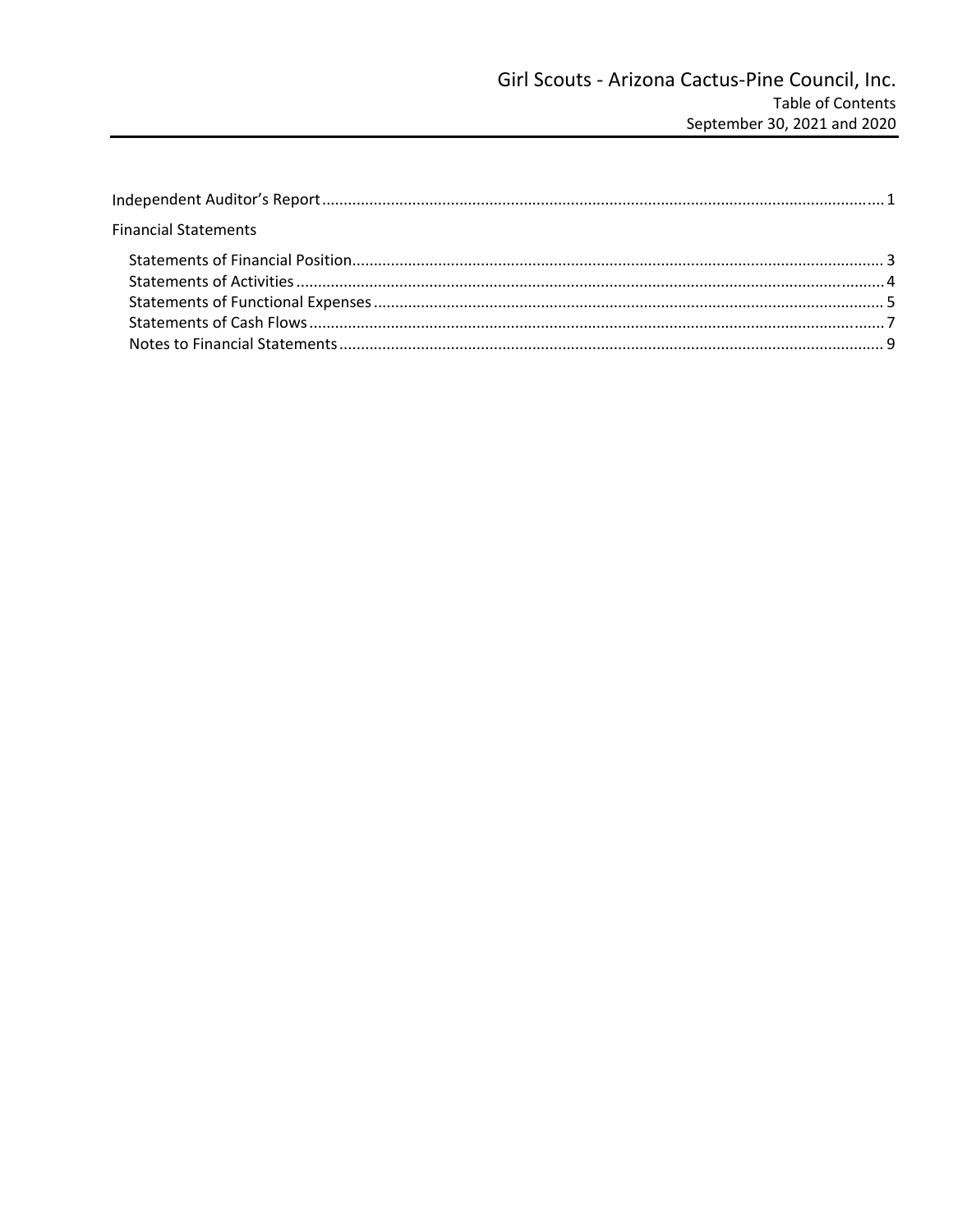

**CPAs & BUSINESS ADVISORS** 

#### **Independent Auditor's Report**

The Board of Directors Girl Scouts ‐ Arizona Cactus‐Pine Council, Inc. Phoenix, Arizona

#### **Report on the Financial Statements**

We have audited the accompanying financial statements of Girl Scouts - Arizona Cactus-Pine Council, Inc., which comprise the statements of financial position as of September 30, 2021 and 2020, and the related statements of activities, functional expenses, and cash flows for the years then ended, and the related notes to the financial statements.

### **Management's Responsibility for the Financial Statements**

Management is responsible for the preparation and fair presentation of these financial statements in accordance with accounting principles generally accepted in the United States of America; this includes the design, implementation, and maintenance of internal control relevant to the preparation and fair presentation of financial statements that are free from material misstatement, whether due to fraud or error.

#### **Auditor's Responsibility**

Our responsibility is to express an opinion on these financial statements based on our audits. We conducted our audits in accordance with auditing standards generally accepted in the United States of America. Those standards require that we plan and perform the audit to obtain reasonable assurance about whether the financial statements are free from material misstatement.

An audit involves performing procedures to obtain audit evidence about the amounts and disclosures in the financial statements. The procedures selected depend on the auditor's judgment, including the assessment of the risks of material misstatement of the financial statements, whether due to fraud or error. In making those risk assessments, the auditor considers internal control relevant to the entity's preparation and fair presentation of the financial statements in order to design audit procedures that are appropriate in the circumstances, but not for the purpose of expressing an opinion on the effectiveness of the entity's internal control. Accordingly, we express no such opinion. An audit also includes evaluating the appropriateness of accounting policies used and the reasonableness of significant accounting estimates made by management, as well as evaluating the overall presentation of the financial statements.

We believe that the audit evidence we have obtained is sufficient and appropriate to provide a basis for our audit opinion.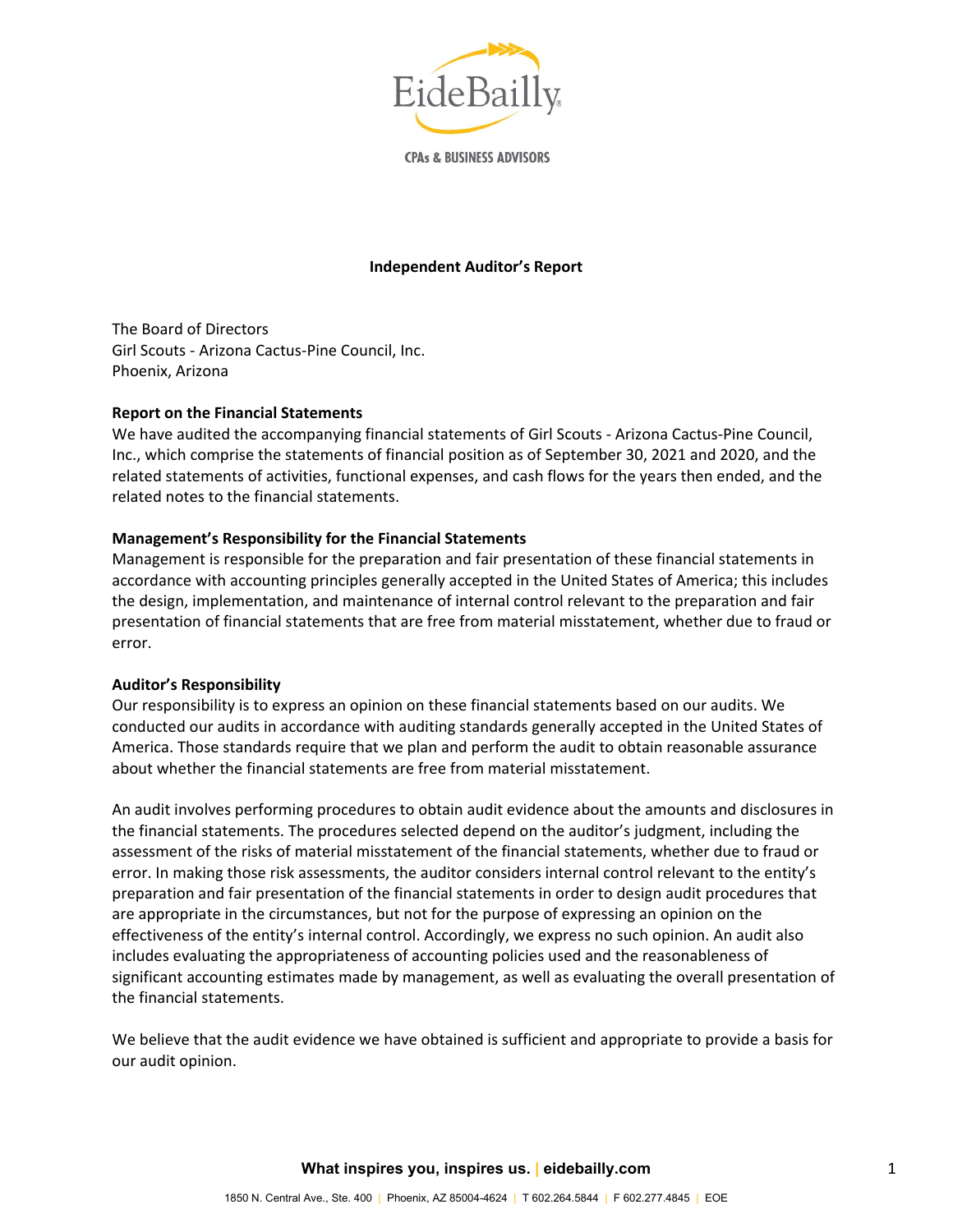### **Opinion**

In our opinion, the financial statements referred to above present fairly, in all material respects, the financial position of Girl Scouts ‐ Arizona Cactus‐Pine Council, Inc. as of September 30, 2021 and 2020, and the changes in its net assets and its cash flows for the years then ended in accordance with accounting principles generally accepted in the United States of America.

Sally LLP<br>Phoenix, Arizona

January 20, 2022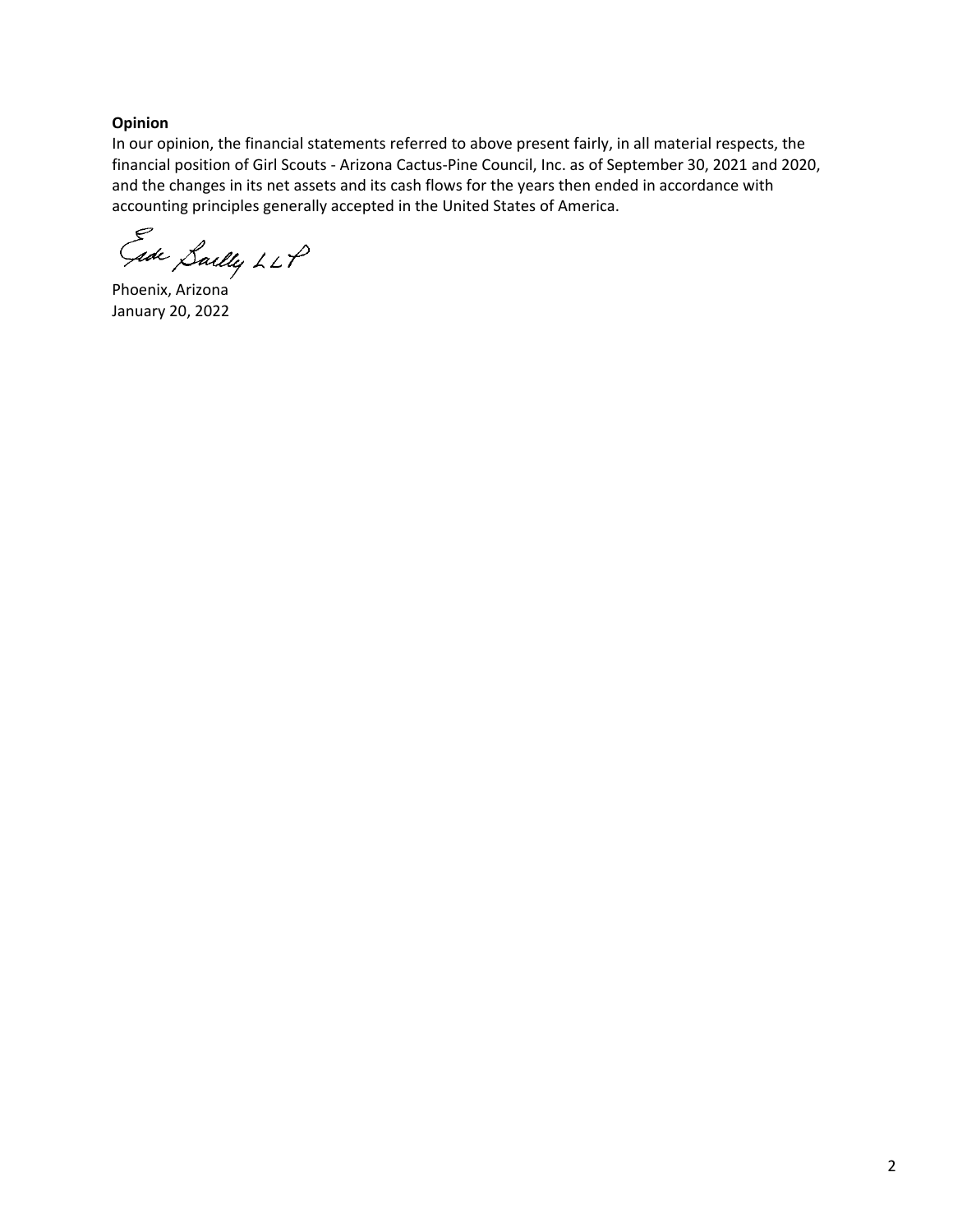|                                                                                                                                                                                                                                                                             | 2021                                                               | 2020                                                      |
|-----------------------------------------------------------------------------------------------------------------------------------------------------------------------------------------------------------------------------------------------------------------------------|--------------------------------------------------------------------|-----------------------------------------------------------|
| Assets                                                                                                                                                                                                                                                                      |                                                                    |                                                           |
| <b>Current Assets</b><br>Cash and cash equivalents<br>Short term investments                                                                                                                                                                                                | \$<br>8,208,872<br>2,032,946                                       | \$<br>5,918,040<br>2,030,228                              |
| Promises to give<br>United Way<br>Other<br>Accounts receivable, net of allowance for doubtful                                                                                                                                                                               | 73,313<br>2,076,969                                                | 30,113<br>64,990                                          |
| accounts of \$245,254 and \$272,490, respectively<br>Inventory<br>Prepaid expenses                                                                                                                                                                                          | 68,438<br>190,794<br>227,456                                       | 58,727<br>222,803<br>157,963                              |
| <b>Total current assets</b>                                                                                                                                                                                                                                                 | 12,878,788                                                         | 8,482,864                                                 |
| Investments<br>Property and equipment, net                                                                                                                                                                                                                                  | 12,815,341<br>18,111,400                                           | 12,562,480<br>18,847,238                                  |
| <b>Total assets</b>                                                                                                                                                                                                                                                         | 43,805,529                                                         | 39,892,582<br>Ş.                                          |
| Liabilities and Net Assets                                                                                                                                                                                                                                                  |                                                                    |                                                           |
| <b>Current Liabilities</b><br>Accounts payable and accrued expenses<br>Deferred income<br>Amount due to affiliated organization<br>Refundable advance - Paycheck Protection Program Award<br>Current portion of capital lease obligation<br>Current portion of bond payable | \$<br>528,804<br>321,218<br>7,255<br>1,275,785<br>7,960<br>381,177 | \$<br>710,360<br>287,976<br>5,480<br>1,267,000<br>368,653 |
| <b>Total current liabilities</b>                                                                                                                                                                                                                                            | 2,522,199                                                          | 2,639,469                                                 |
| Capital lease obligation, less current portion<br>Bond payable, less current portion and unamortized bond<br>issuance costs of \$184,128 and \$194,081, respectively                                                                                                        | 7,425<br>1,259,927                                                 | 1,631,128                                                 |
| <b>Total liabilities</b>                                                                                                                                                                                                                                                    | 3,789,551                                                          | 4,270,597                                                 |
| <b>Net Assets</b><br>Without donor restrictions<br>Board-designated<br>Undesignated                                                                                                                                                                                         | 8,790,652<br>28,794,930                                            | 8,011,548<br>27,058,643                                   |
| Total net assets without donor restrictions                                                                                                                                                                                                                                 | 37,585,582                                                         | 35,070,191                                                |
| With donor restrictions                                                                                                                                                                                                                                                     | 2,430,396                                                          | 551,794                                                   |
| Total net assets                                                                                                                                                                                                                                                            | 40,015,978                                                         | 35,621,985                                                |
| Total liabilities and net assets                                                                                                                                                                                                                                            | 43,805,529<br>\$.                                                  | \$.<br>39,892,582                                         |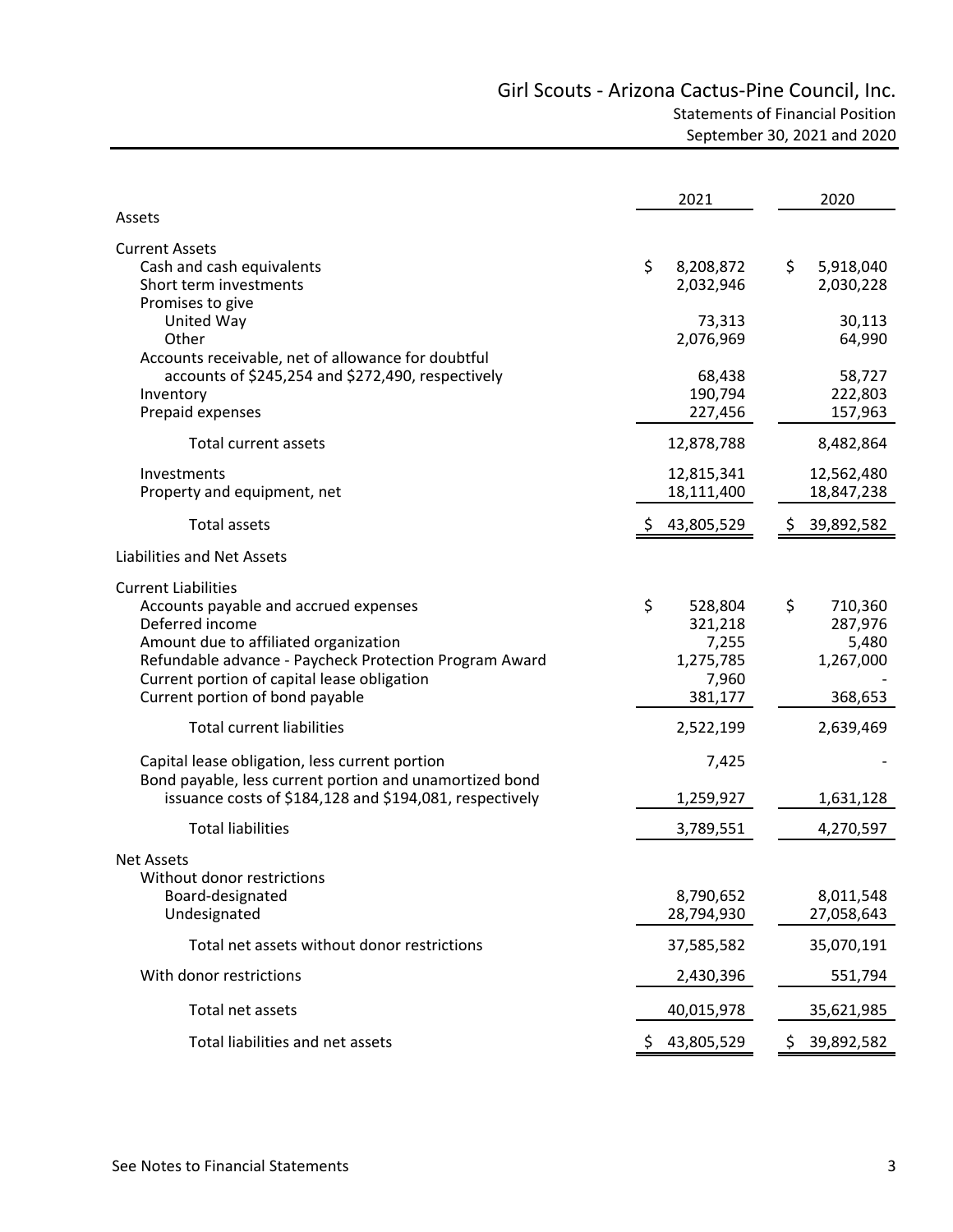# Girl Scouts ‐ Arizona Cactus‐Pine Council, Inc. Statements of Activities Years Ended September 30, 2021 and 2020

|                                                                                                                                        | 2021                                                  |                                   |                                                       | 2020                                                  |                                   |                                                       |  |
|----------------------------------------------------------------------------------------------------------------------------------------|-------------------------------------------------------|-----------------------------------|-------------------------------------------------------|-------------------------------------------------------|-----------------------------------|-------------------------------------------------------|--|
|                                                                                                                                        | <b>Without Donor</b><br>Restrictions                  | <b>With Donor</b><br>Restrictions | Total                                                 | <b>Without Donor</b><br>Restrictions                  | <b>With Donor</b><br>Restrictions | Total                                                 |  |
| Support and Revenue<br>Support<br>Contributions<br>United Way                                                                          | 1,749,124<br>Ś.<br>25,080                             | 2,232,140<br>Ś.<br>141,625        | 3,981,264<br>Ŝ.<br>166,705                            | \$<br>943,364<br>134,870                              | \$<br>396,859<br>30,113           | 1,340,223<br>Ś.<br>164,983                            |  |
| Revenue<br>Program service fees, including camp fees                                                                                   | 680,039                                               |                                   | 680,039                                               | 142,950                                               |                                   | 142,950                                               |  |
| Cookie and product program sales<br>Cost of cookie and product program sales<br>Troop proceeds<br>Net cookie and product program sales | 10,868,550<br>(2,733,403)<br>(1,920,875)<br>6,214,272 |                                   | 10,868,550<br>(2,733,403)<br>(1,920,875)<br>6,214,272 | 16,135,694<br>(3,691,923)<br>(2,790,804)<br>9,652,967 |                                   | 16,135,694<br>(3,691,923)<br>(2,790,804)<br>9,652,967 |  |
| Sale of scout merchandise<br>Cost of scout merchandise sales<br>Net scout merchandise sales                                            | 348,027<br>(180, 387)<br>167,640                      |                                   | 348,027<br>(180, 387)<br>167,640                      | 335,476<br>(168, 432)<br>167,044                      |                                   | 335,476<br>(168, 432)<br>167,044                      |  |
| Miscellaneous<br>Net assets released from restrictions                                                                                 | 22,706<br>495,163                                     | (495, 163)                        | 22,706                                                | 32,578<br>512,386                                     | (512, 386)                        | 32,578                                                |  |
| Total support and revenue                                                                                                              | 9,354,024                                             | 1,878,602                         | 11,232,626                                            | 11,586,159                                            | (85, 414)                         | 11,500,745                                            |  |
| Expenses<br>Program services<br>Management and general<br>Fundraising<br>Total expenses                                                | 8,293,115<br>1,592,307<br>538,724<br>10,424,146       |                                   | 8,293,115<br>1,592,307<br>538,724<br>10,424,146       | 9,032,530<br>1,535,907<br>731,701<br>11,300,138       |                                   | 9,032,530<br>1,535,907<br>731,701<br>11,300,138       |  |
| Change in Net Assets before Non-Operating<br>Activity                                                                                  | (1,070,122)                                           | 1,878,602                         | 808,480                                               | 286,021                                               | (85, 414)                         | 200,607                                               |  |
| Paycheck Protection Program Award<br>Forgiveness<br>Gain on sale of property and equipment<br>Net investment return                    | 1,281,711<br>200<br>2,303,602                         |                                   | 1,281,711<br>200<br>2,303,602                         | 1,476,475                                             |                                   | 1,476,475                                             |  |
| Change in Net Assets                                                                                                                   | 2,515,391                                             | 1,878,602                         | 4,393,993                                             | 1,762,496                                             | (85, 414)                         | 1,677,082                                             |  |
| Net Assets, Beginning of Year                                                                                                          | 35,070,191                                            | 551,794                           | 35,621,985                                            | 33,307,695                                            | 637,208                           | 33,944,903                                            |  |
| Net Assets, End of Year                                                                                                                | 37,585,582                                            | 2,430,396<br>\$                   | 40,015,978                                            | 35,070,191<br>Ş.                                      | 551,794                           | 35,621,985                                            |  |

See Notes to Financial Statements 4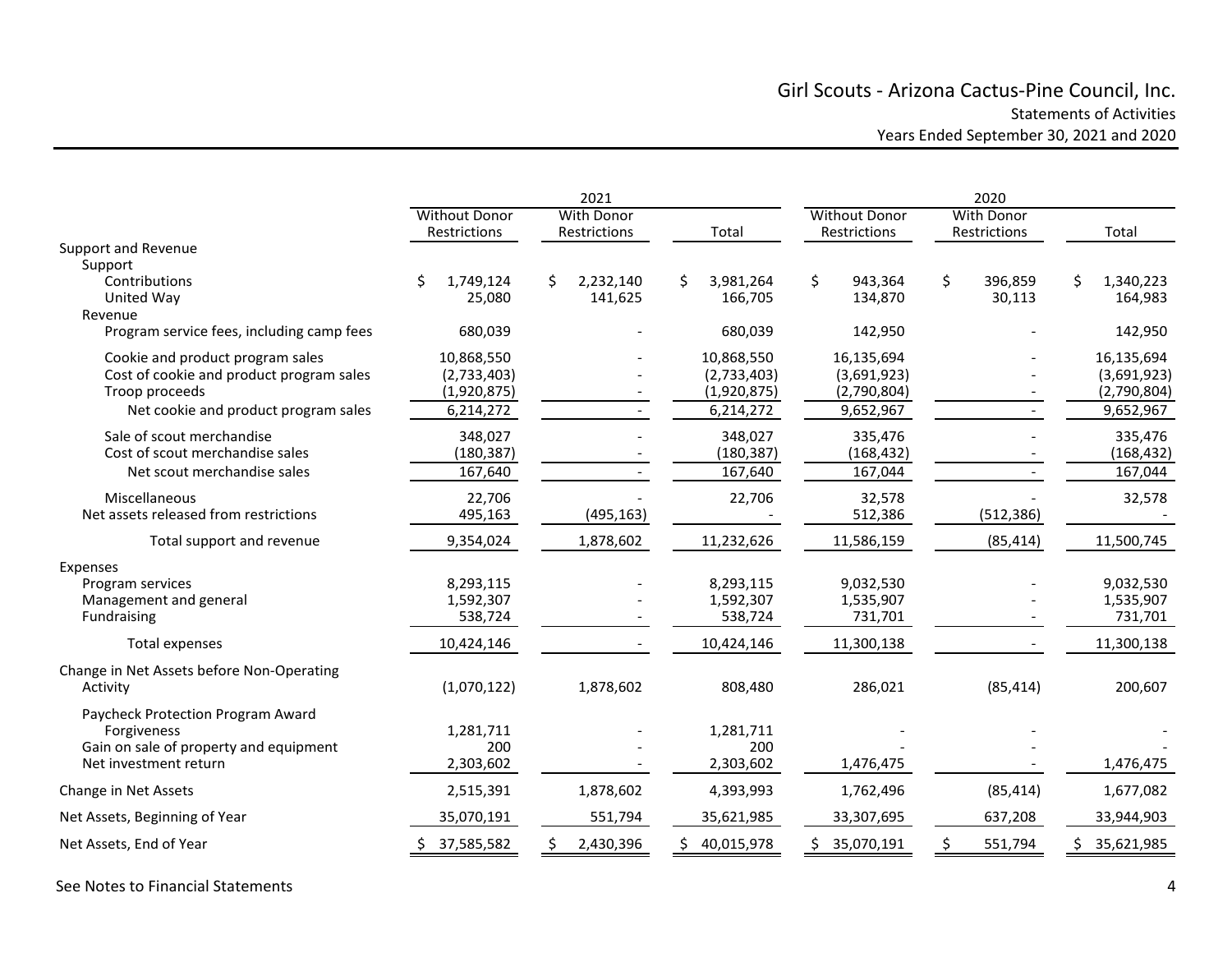# Girl Scouts ‐ Arizona Cactus‐Pine Council, Inc. Statements of Functional Expenses Years Ended September 30, 2021 and 2020

|                                                                        | 2021        |              |                         |               |                |             |                            |                |
|------------------------------------------------------------------------|-------------|--------------|-------------------------|---------------|----------------|-------------|----------------------------|----------------|
|                                                                        |             |              | <b>Program Services</b> |               |                |             | <b>Supporting Services</b> |                |
|                                                                        | Girl        | Membership   | Volunteer               | Community     |                | Management  |                            |                |
|                                                                        | Programs    | Support      | Support                 | Activities    | Total          | and General | Fundraising                | Total          |
| Salaries and Related                                                   | 2,291,993   | 888,884<br>S | 941,283<br>S            | Ś.<br>203,339 | 4,325,499<br>Ś | 1,087,925   | 343,325<br>Ś.              | 5,756,749<br>S |
| Supplies and Incentives                                                | 907,282     | 13,392       | 98,801                  | 58,117        | 1,077,592      | 3,056       | 25,352                     | 1,106,000      |
| <b>Professional Services</b>                                           | 141,457     | 22,226       | 34,367                  | 44,608        | 242,658        | 106,472     | 12,207                     | 361,337        |
| Telephone                                                              | 50,584      | 25,542       | 13,876                  | 5,128         | 95,130         | 14,301      | 5,640                      | 115,071        |
| Postage and Shipping                                                   | 33,238      | 5,932        | 9,882                   | 1,776         | 50,828         | 3,422       | 3,667                      | 57,917         |
| Occupancy                                                              | 371,638     | 16,151       | 19,438                  | 5,628         | 412,855        | 20,718      | 7,009                      | 440,582        |
| <b>Equipment Rental</b>                                                | 13,443      | 300          | 364                     | 5,544         | 19,651         | 389         | 132                        | 20,172         |
| Conferences, Conventions, and Meetings                                 | 11,678      | 2,906        | 5,707                   | 11,694        | 31,985         | 5,010       | 1,381                      | 38,376         |
| Printing and Publications                                              | 126,504     | 40,147       | 36,584                  | 13,565        | 216,800        | 35,468      | 18,251                     | 270,519        |
| Depreciation                                                           | 613,719     | 146,428      | 177,794                 | 51,140        | 989,081        | 189,907     | 64,251                     | 1,243,239      |
| Interest                                                               | 38,192      | 9,112        | 11,064                  | 3,182         | 61,550         | 29,820      | 3,998                      | 95,368         |
| Miscellaneous                                                          | 546,094     | 56,732       | 141,588                 | 25,072        | 769,486        | 95,819      | 53,511                     | 918,816        |
| Cost of Sales - Cookies and Product                                    | 2,733,403   |              |                         |               | 2,733,403      |             |                            | 2,733,403      |
| Cost of Sales - Troop Proceeds                                         | 1,920,875   |              |                         |               | 1,920,875      |             |                            | 1,920,875      |
| Cost of Sales - Scout Equipment                                        |             |              | 180,387                 |               | 180,387        |             |                            | 180,387        |
|                                                                        | 9,800,100   | 1,227,752    | 1,671,135               | 428,793       | 13,127,780     | 1,592,307   | 538,724                    | 15,258,811     |
| Less Expenses Included with Revenues<br>on the Statement of Activities |             |              |                         |               |                |             |                            |                |
| Cost of sales - cookies and product                                    | (2,733,403) |              |                         |               | (2,733,403)    |             |                            | (2,733,403)    |
| Cost of sales - troop proceeds                                         | (1,920,875) |              |                         |               | (1,920,875)    |             |                            | (1,920,875)    |
| Cost of sales - scout equipment                                        |             |              | (180, 387)              |               | (180,387)      |             |                            | (180, 387)     |
| Total Expenses Included in the                                         |             |              |                         |               |                |             |                            |                |
| <b>Expense Section on the Statement</b>                                |             |              |                         |               |                |             |                            |                |
| of Activities                                                          | 5,145,822   | 1,227,752    | 1,490,748               | 428,793       | 8,293,115      | 1,592,307   | 538,724                    | \$10,424,146   |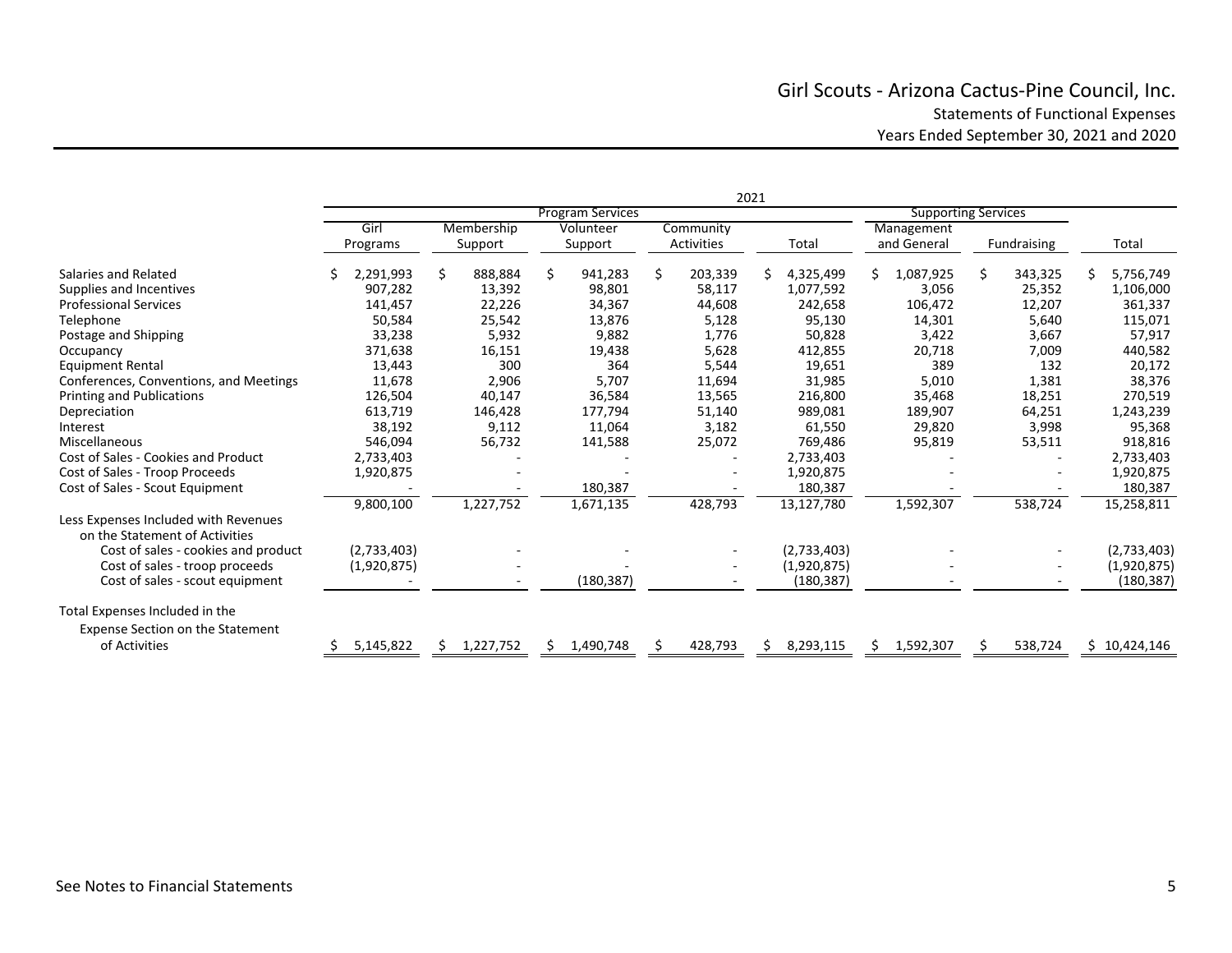# Girl Scouts ‐ Arizona Cactus‐Pine Council, Inc. Statements of Functional Expenses Years Ended September 30, 2021 and 2020

|                                                                        | 2020        |            |                  |               |                 |                            |               |              |
|------------------------------------------------------------------------|-------------|------------|------------------|---------------|-----------------|----------------------------|---------------|--------------|
|                                                                        |             |            | Program Services |               |                 | <b>Supporting Services</b> |               |              |
|                                                                        | Girl        | Membership | Volunteer        | Community     |                 | Management                 |               |              |
|                                                                        | Programs    | Support    | Support          | Activities    | Total           | and General                | Fundraising   | Total        |
| Salaries and Related                                                   | 2,024,822   | 1,281,668  | 976,233<br>S.    | Ś.<br>275,703 | 4,558,426<br>S. | Š.<br>1,044,432            | Ŝ.<br>433,957 | 6,036,815    |
| Supplies and Incentives                                                | 775,998     | 29,632     | 237,014          | 125,473       | 1,168,117       | 5,702                      | 34,687        | 1,208,506    |
| <b>Professional Services</b>                                           | 107,952     | 55,930     | 32,366           | 248,740       | 444,988         | 98,893                     | 21,225        | 565,106      |
| Telephone                                                              | 43,668      | 39,257     | 13,923           | 9,828         | 106,676         | 11,642                     | 6,884         | 125,202      |
| Postage and Shipping                                                   | 37,428      | 11,218     | 16,503           | 2,585         | 67,734          | 3,268                      | 3,839         | 74,841       |
| Occupancy                                                              | 322,325     | 23,404     | 21,155           | 10,800        | 377,684         | 18,137                     | 8,640         | 404,461      |
| <b>Equipment Rental</b>                                                | 11,860      | 1,687      | 5,502            | 5,798         | 24,847          | 1,386                      | 26,597        | 52,830       |
| Conferences, Conventions, and Meetings                                 | 8,140       | 4,170      | 5,277            | 6,183         | 23,770          | 2,933                      | 1,753         | 28,456       |
| Printing and Publications                                              | 117,131     | 41,149     | 34,517           | 26,164        | 218,961         | 25,511                     | 27,270        | 271,742      |
| Depreciation                                                           | 476,684     | 198,602    | 189,500          | 94,840        | 959,626         | 163,176                    | 77,737        | 1,200,539    |
| Interest                                                               | 35,493      | 14,788     | 14,110           | 7,062         | 71,453          | 17,615                     | 5,788         | 94,856       |
| Miscellaneous                                                          | 525,310     | 167,849    | 237,582          | 79,507        | 1,010,248       | 143,212                    | 83,324        | 1,236,784    |
| Cost of Sales - Cookies and Product                                    | 3,691,923   |            |                  |               | 3,691,923       |                            |               | 3,691,923    |
| Cost of Sales - Troop Proceeds                                         | 2,790,804   |            |                  |               | 2,790,804       |                            |               | 2,790,804    |
| Cost of Sales - Scout Equipment                                        |             |            | 168,432          |               | 168,432         |                            |               | 168,432      |
|                                                                        | 10,969,538  | 1,869,354  | 1,952,114        | 892,683       | 15,683,689      | 1,535,907                  | 731,701       | 17,951,297   |
| Less Expenses Included with Revenues<br>on the Statement of Activities |             |            |                  |               |                 |                            |               |              |
| Cost of sales - cookies and product                                    | (3,691,923) |            |                  |               | (3,691,923)     |                            |               | (3,691,923)  |
| Cost of sales - troop proceeds                                         | (2,790,804) |            |                  |               | (2,790,804)     |                            |               | (2,790,804)  |
| Cost of sales - scout equipment                                        |             |            | (168, 432)       |               | (168, 432)      |                            |               | (168,432)    |
| Total Expenses Included in the<br>Expense Section on the Statement     |             |            |                  |               |                 |                            |               |              |
| of Activities                                                          | 4,486,811   | 1,869,354  | 1,783,682        | 892,683       | 9,032,530<br>Ŝ. | Ś<br>1,535,907             | Ŝ<br>731,701  | \$11,300,138 |
|                                                                        |             |            |                  |               |                 |                            |               |              |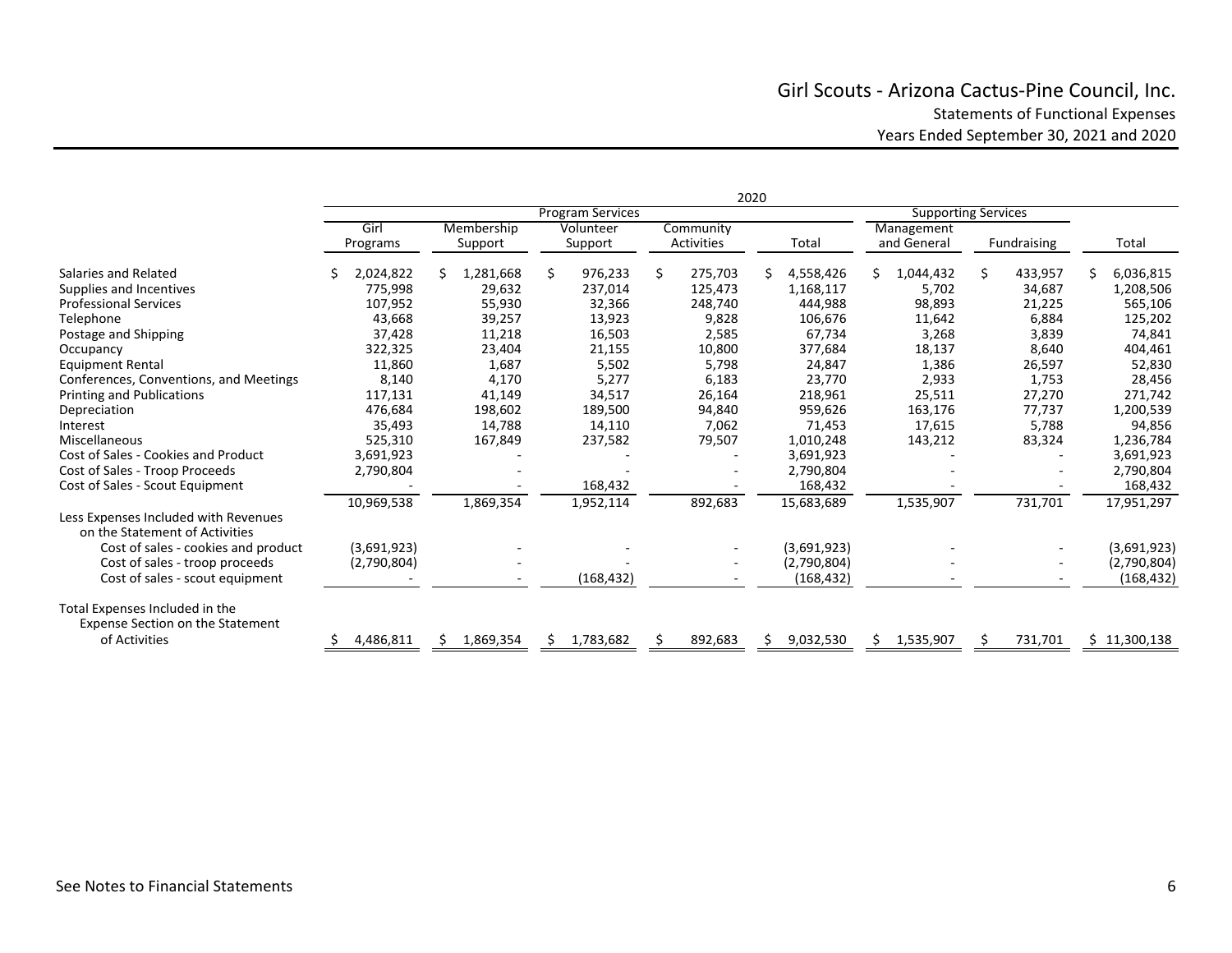# Girl Scouts ‐ Arizona Cactus‐Pine Council, Inc. Statements of Cash Flows Years Ended September 30, 2021 and 2020

|                                                                                                 |    | 2021                   |    | 2020          |
|-------------------------------------------------------------------------------------------------|----|------------------------|----|---------------|
| <b>Operating Activities</b><br>Change in net assets                                             | \$ | 4,393,993              | \$ | 1,677,082     |
| Adjustments to reconcile change in net assets to net                                            |    |                        |    |               |
| cash from operating activities                                                                  |    |                        |    |               |
| Depreciation                                                                                    |    | 1,243,239              |    | 1,200,539     |
| Interest expense attributable to amortization of debt issuance costs                            |    | 9,953                  |    | 9,953         |
| Net realized and unrealized gain on investments                                                 |    | (2, 116, 466)          |    | (1, 355, 569) |
| Interest expense on Paycheck Protection Program Award                                           |    | 23,466                 |    |               |
| Forgiveness of Paycheck Protection Program Award<br>Bad debt expense (recovery)                 |    | (1, 281, 711)<br>4,250 |    | (5,955)       |
| Gain on sale of property and equipment                                                          |    | (200)                  |    |               |
| Change in assets and liabilities                                                                |    |                        |    |               |
| Promises to give, Capital Campaign                                                              |    |                        |    | 50,000        |
| Promises to give, United Way                                                                    |    | (43, 200)              |    | (23, 160)     |
| Promises to give, Other                                                                         |    | (2,011,979)            |    | 43,680        |
| Accounts receivable, net                                                                        |    | (13,961)               |    | 12,176        |
| Inventory                                                                                       |    | 32,009                 |    | (39, 363)     |
| Prepaid expenses                                                                                |    | (69, 493)              |    | (26, 503)     |
| Accounts payable and accrued expenses                                                           |    | (181, 556)             |    | 172,275       |
| Deferred income                                                                                 |    | 33,242                 |    | 103,714       |
| Amount due to affiliated organization<br>Refundable advance - Paycheck Protection Program Award |    | 1,775                  |    | (5,993)       |
|                                                                                                 |    | 1,267,030              |    | 1,267,000     |
| Net Cash from Operating Activities                                                              |    | 1,290,391              |    | 3,079,876     |
| Cash Flows from Investing Activities                                                            |    |                        |    |               |
| Purchases of property and equipment                                                             |    | (484, 695)             |    | (474, 215)    |
| Proceeds from sale of property and equipment                                                    |    | 200                    |    |               |
| Purchases of investments                                                                        |    | (6,096,569)            |    | (6,533,684)   |
| Proceeds from sale of investments                                                               |    | 7,957,456              |    | 6,410,363     |
| Net Cash from (used for) Investing Activities                                                   |    | 1,376,392              |    | (597, 536)    |
| Cash Flows from Financing Activities                                                            |    |                        |    |               |
| Payments on capital lease obligation                                                            |    | (7, 321)               |    | (13, 294)     |
| Payments on bond payable                                                                        |    | (368, 630)             |    | (356, 766)    |
| Net Cash used for Financing Activities                                                          |    | (375, 951)             |    | (370,060)     |
| Net Change in Cash and Cash Equivalents                                                         |    | 2,290,832              |    | 2,112,280     |
| Cash and Cash Equivalents, Beginning of Year                                                    |    | 5,918,040              |    | 3,805,760     |
| Cash and Cash Equivalents, End of Year                                                          | Ş  | 8,208,872              | -Ş | 5,918,040     |
| Supplemental Disclosure of Cash Flow Information<br>Cash paid during the year for Interest      | \$ | 61,950                 | \$ | 84,901        |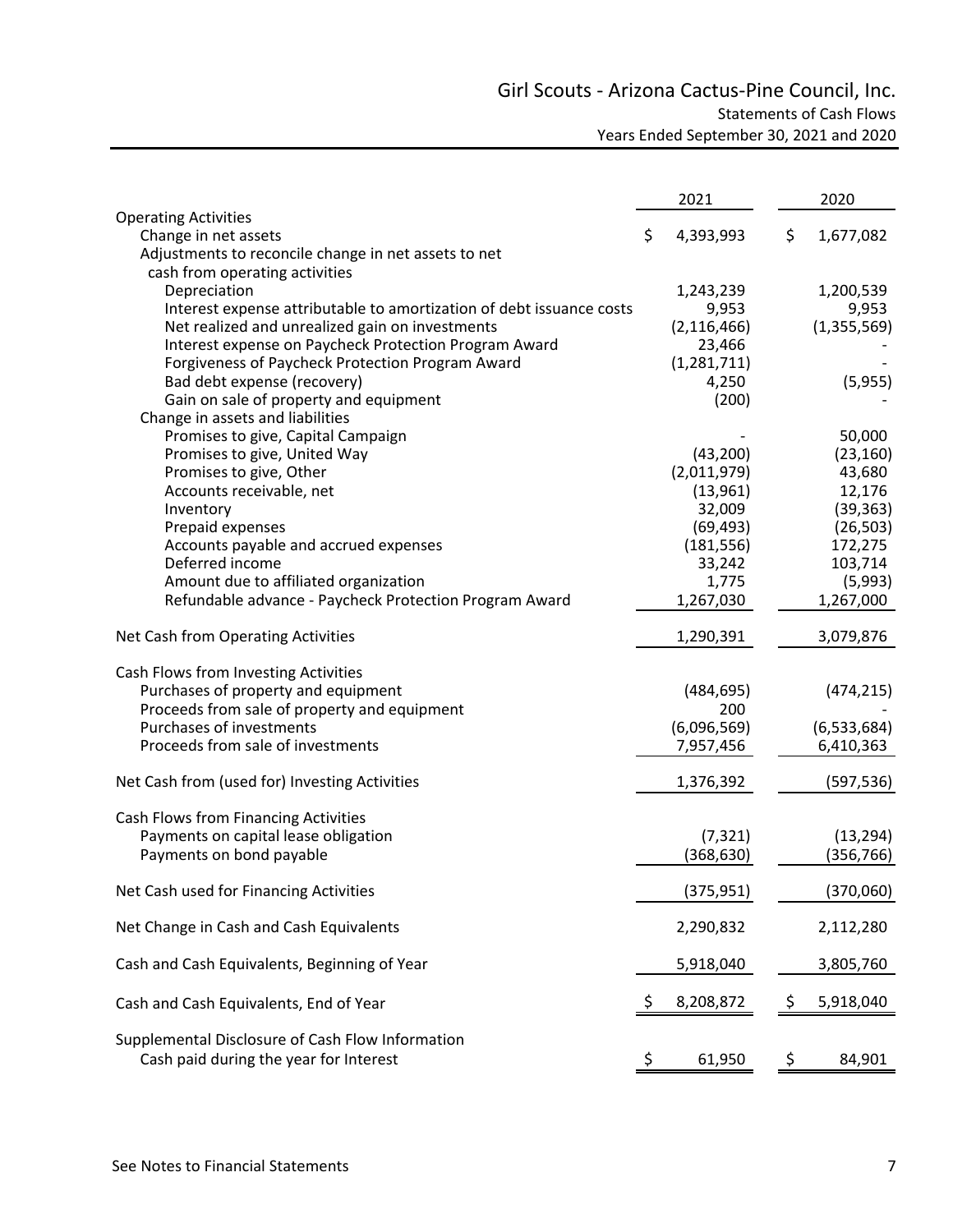|                                                                                                                              | 2021   | 2020 |
|------------------------------------------------------------------------------------------------------------------------------|--------|------|
| Supplemental Disclosure of Non-cash Investing and Financing Activity<br>Equipment financed through capital lease arrangement | 22.706 |      |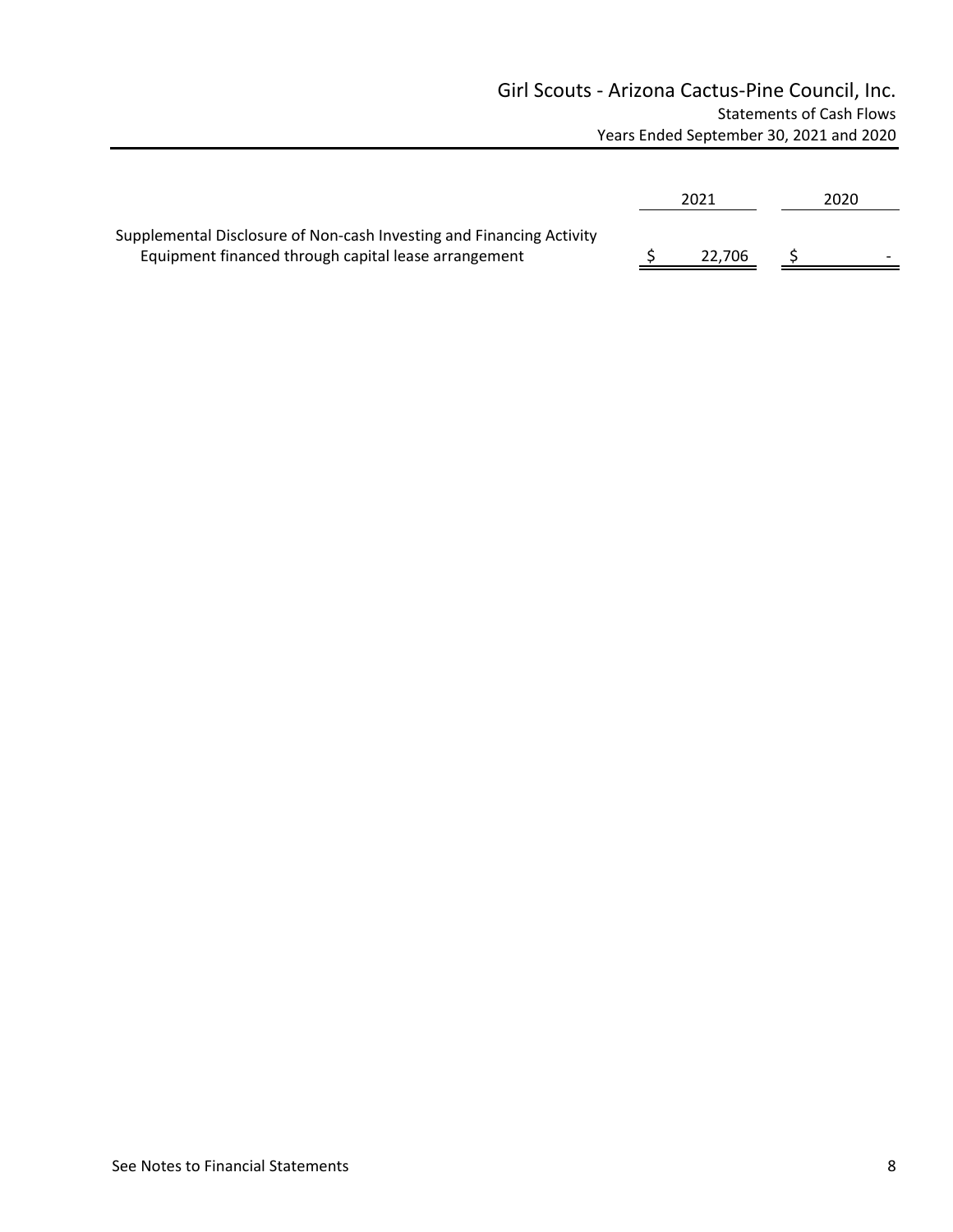### **Note 1 ‐ Nature of Operations and Significant Accounting Policies**

### **Nature of Operations**

Girl Scouts ‐ Arizona Cactus‐Pine Council, Inc. (the "Council") follows the mission statement of the Girl Scouts of the USA, which is, "Girls Scouting builds girls of courage, confidence, and character who make the world a better place." Through the Girl Scout leadership experience, girls discover their personal best, connect with others, and take action to improve their communities and the world around them. This leadership model is experienced through troops, day and resident camp, program series, signature events, and travel opportunities. At the intersection of what girls want, what girls need, and what society needs, the Council focuses on the four program pillars: Outdoor Experience; Science, Technology, Engineering, and Math (STEM); Entrepreneurship; Life Skills. The Girl Scout Cookie program is the nation's largest girl-run financial literacy enterprise.

The Council's membership is comprised of nearly 12,000 girl members, aged 5 to 17 and more than 6,300 adult members. The Council's jurisdiction includes 2/3 of Arizona with 85% of the girls who benefit from Girl Scout programs residing in Maricopa County. The Council also provides programming to girls living in Apache, Coconino, Gila, La Paz, Mohave, Navajo, and Yavapai counties, the northern half of Pinal and Graham counties, the portion of the Navajo Nation that extends into Utah and New Mexico, and the southern portion of Clark County, Nevada.

As an independent 501(c)(3) nonprofit organization, chartered by Girl Scouts of the USA, the Council is governed and supervised by a volunteer Board of Directors elected by delegate members at an annual meeting.

### **Cash and Cash Equivalents**

The Council considers all cash and highly liquid financial instruments with original maturities of three months or less, and which are neither held for nor restricted by donors for long-term purposes, to be cash and cash equivalents. Cash and highly liquid financial instruments restricted to capital expenditures, permanent endowment, or other long-term purposes of the Council are excluded from this definition.

Cash does not include bank accounts held by Girl Scout troops and other groups such as service units under the federal identification number of the Council. Bank accounts held by troops and groups are under the federal identification number but are not under the control of the Council. The Council has no signature authority over and will not access the funds in these accounts as long as a troop or group is functioning according to Girl Scout policy and procedure. Individual troops and groups have the responsibility to use funds in their control for the purpose of Girl Scouting as determined by the members and adult volunteers. If a troop or group is about to disband, the troop may use the funds to pay for a final group activity or to donate to groups or projects considered worthwhile. If a troop or group disbands without making a determination as to the final distribution of funds, the funds will revert to the Council for a holding period in case the troop re‐forms, or members of the troop join another troop. After this time, if funds are not claimed they will be considered a donation to the Council.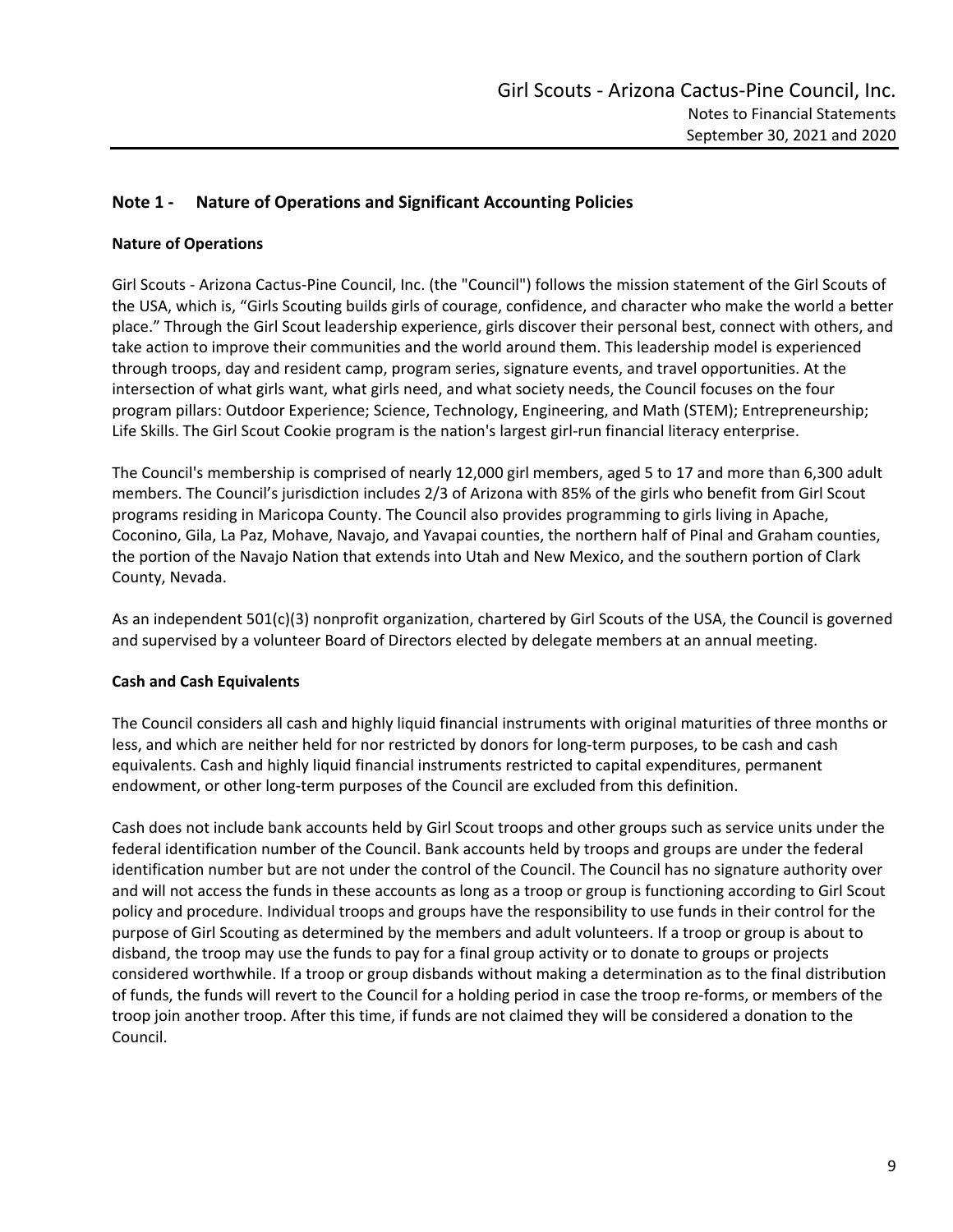### **Promises to Give**

Unconditional promises to give expected to be collected within one year are recorded at net realizable value. Unconditional promises to give expected to be collected in future years are initially recorded at fair value using present value techniques incorporating risk‐adjusted discount rates designed to reflect the assumptions market participants would use in pricing the asset. In subsequent years, amortization of the discounts is included in contribution revenue in the statements of activities. Management determines the allowance for uncollectable promises to give based on historical experience, an assessment of economic conditions, and a review of subsequent collections. Promises to give are written off when deemed uncollectable. At September 30, 2021 and 2020, the Council has determined all outstanding promises to give are collectible and no allowance has been recorded.

### **Inventory**

Inventory is comprised of program‐related merchandise held for sale in the Council shop and is stated at the lower of cost, determined on an average cost basis, or net realizable value.

### **Property and Equipment**

Property and equipment additions over \$5,000 are recorded at cost, or if donated, at fair value on the date of donation. Depreciation and amortization are computed using the straight‐line method over the estimated useful lives of the assets ranging from 3 to 30 years, or in the case of capitalized leased assets or leasehold improvements, the lesser of the useful life of the asset or the lease term. When assets are sold or otherwise disposed of, the cost and related depreciation or amortization are removed from the accounts, and any remaining gain or loss is included in the statements of activities. Costs of maintenance and repairs that do not improve or extend the useful lives of the respective assets are expensed currently.

The Council reviews the carrying values of property and equipment for impairment whenever events or circumstances indicate that the carrying value of an asset may not be recoverable from the estimated future cash flows expected to result from its use and eventual disposition. When considered impaired, an impairment loss is recognized to the extent carrying value exceeds the fair value of the asset. There were no indicators of asset impairment during the years ended September 30, 2021 and 2020.

### **Bond Issuance Costs**

Bond issuance costs are amortized over the period the related obligation is outstanding using the straight‐line method, which approximates the effective interest method. Bond issuance costs are included within long‐term debt in the statements of financial position. Amortization of bond issuance costs is included in interest expense in the accompanying financial statements.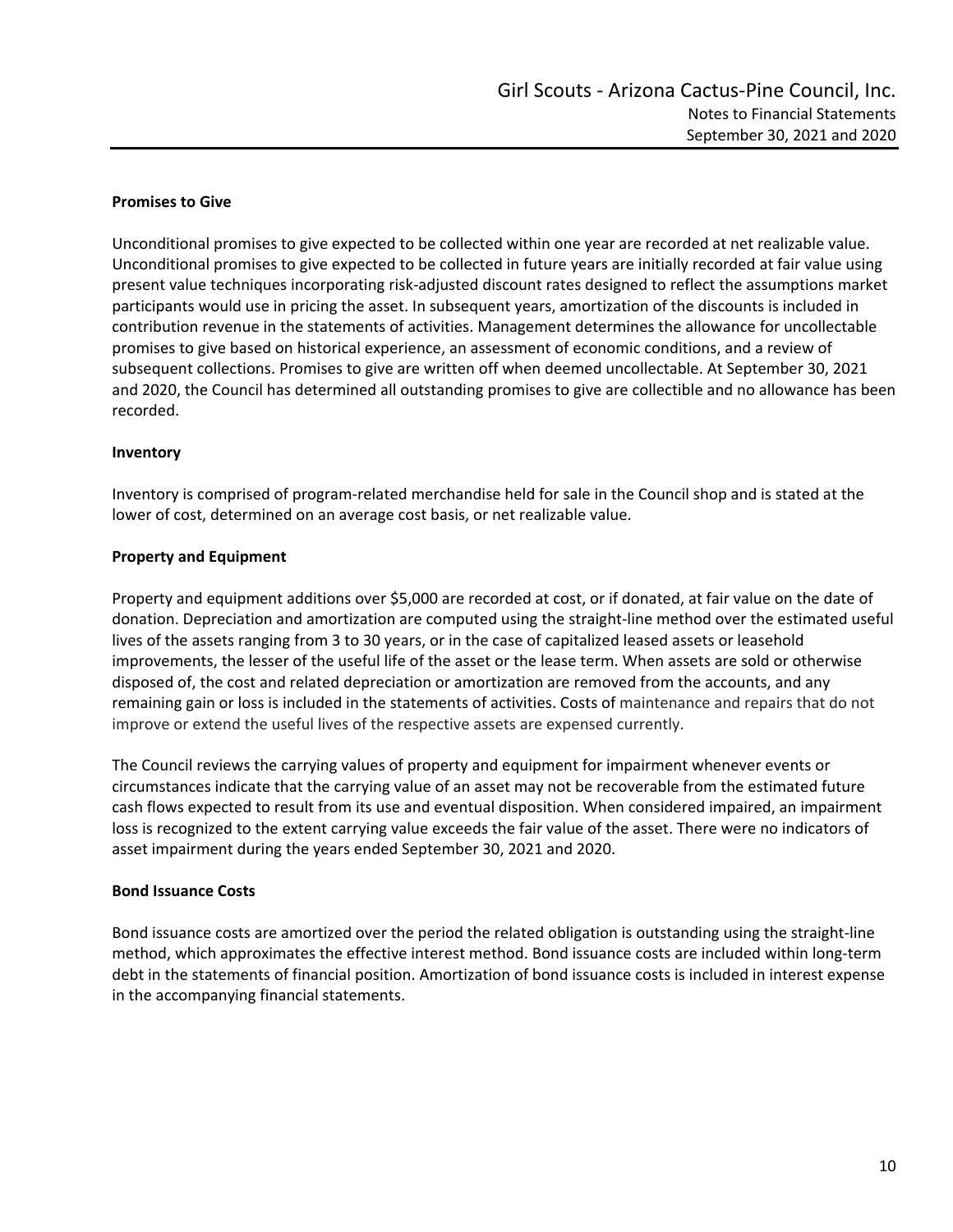#### **Investments**

The Council records purchases at cost, or if donated, at fair value on the date of donation. Thereafter, investments are reported at their fair values in the statements of financial position. Net investment gain/(loss) is reported in the statements of activities and consists of interest and dividend income, realized and unrealized capital gains and losses, less investment management and custodial fees.

#### **Net Assets**

Net assets, revenues, gains, and losses are classified based on the existence or absence of donor or grantor‐ imposed restrictions. Accordingly, net assets and changes therein are classified and reported as follows:

*Net Assets Without Donor Restrictions* – Net assets available for use in general operations and not subject to donor (or certain grantor) restrictions. The governing board has designated, from net assets without donor restrictions, net assets for property replacement, future funds, and the pension obligation and succession planning.

*Net Assets With Donor Restrictions* – Net assets subject to donor‐ (or certain grantor‐) imposed restrictions. Some donor‐imposed restrictions are temporary in nature, such as those that will be met by the passage of time or other events specified by the donor. Other donor‐imposed restrictions are perpetual in nature, where the donor stipulates that resources be maintained in perpetuity. The Council reports contributions restricted by donors as increases in net assets without donor restrictions if the restrictions expire (that is, when a stipulated time restriction ends, or purpose restriction is accomplished) in the reporting period in which the revenue is recognized. All other donor-restricted contributions are reported as increases in net assets with donor restrictions, depending on the nature of the restrictions. When a restriction expires, net assets with donor restrictions are reclassified to net assets without donor restrictions and reported in the statements of activities as net assets released from restrictions. Donor‐imposed restrictions are released when a restriction expires, that is, when the stipulated time has elapsed, when the stipulated purpose for which the resource was restricted has been fulfilled, or both.

#### **Revenue and Revenue Recognition**

Earned revenue consists primarily of product sales consisting of program cookie and other product sales, contributions, program service fees, and other revenues which includes sale of scout merchandise. Revenue related to program product sales and sale of scout merchandise is recognized at a point in time, when the sale takes place and the performance obligation is satisfied. Revenue related to program service fees received in advance are deferred to the applicable period in which the related services are performed, or expenditures are incurred, these fees are recognized over time. Contributions are recognized when cash, securities or other assets, an unconditional promise to give, or notification of a beneficial interest is received. Conditional promises to give are not recognized until the conditions on which they depend have been substantially met.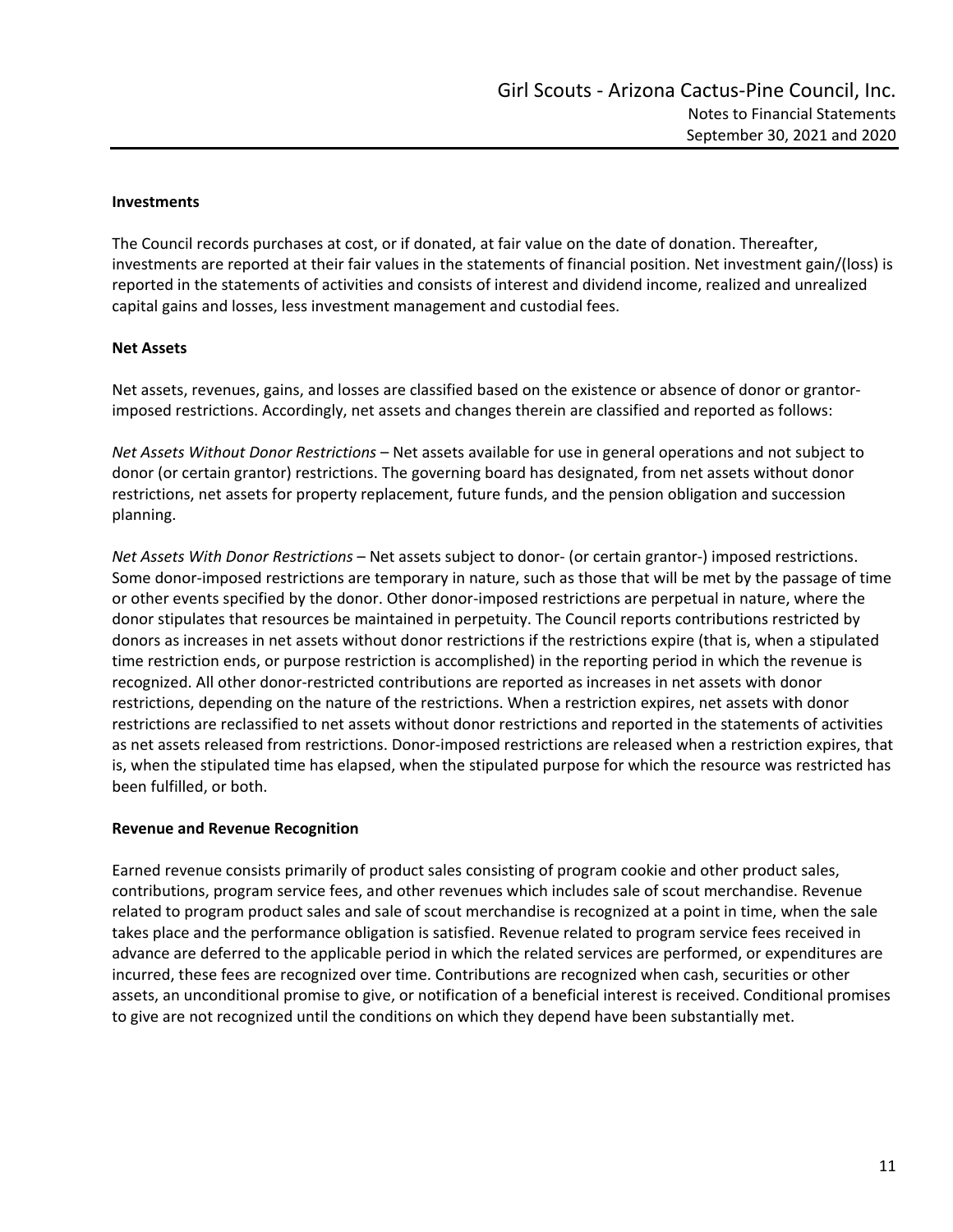### **Cookie Program Activity Credits**

As a program reward, the Council issues credits to members who sell a certain number of cookies which are redeemable for program and membership fees and Girl Scout merchandise. The value of these credits is recorded as an expense of cookie program sales. Unredeemed and available credits are reflected in the financial statements as deferred income. Credits expire within a specified time period and are charged back to accrued expenses upon expiry.

### **Donated Services and In‐Kind Contributions**

Volunteers contribute significant amounts of time to the Council's program services, administration, and fundraising and development activities; however, the financial statements do not reflect the value of these contributed services because they do not meet recognition criteria prescribed by generally accepted accounting principles. Contributed goods are recorded at fair value at the date of donation. The Council records donated professional services at the respective fair values of the services received.

### **Advertising Costs**

Advertising costs are expensed as incurred and approximated \$135,000 and \$105,000 for the years ended September 30, 2021 and 2020, respectively.

### **Functional Allocation of Expenses**

The costs of program and supporting services activities have been summarized on a functional basis in the statements of activities. The statements of functional expenses present the natural classification detail of expenses by function. Accordingly, certain costs have been allocated among the programs and supporting services benefited. The financial statements report certain categories of expenses that are attributed to more than one program or supporting function. Therefore, expenses require allocation on a reasonable basis that is consistently applied. The expenses that are allocated include occupancy, depreciation, and interest, which are allocated based on the percentage of overall direct expenses. Certain expenses are charged to program services and supporting services categories in the statements of functional expenses based on direct expenditures incurred.

### **Income Tax**

The Council is organized as an Arizona nonprofit corporation and has been recognized by the Internal Revenue Service (IRS) as exempt from federal income taxes under Section 501(a) of the Internal Revenue Code as organizations described in Section 501(c)(3), qualifies for the charitable contribution deduction under Sections 170(b)(1)(A)(vi) and (viii), and has been determined not to be a private foundation under Sections 509(a)(1) and (3), respectively. The Council is annually required to file a Return of Organization Exempt from Income Tax (Form 990) with the IRS. In addition, the Council is subject to income tax on net income that is derived from business activities that are unrelated to its exempt purpose. Management has determined that the Council is not subject to unrelated business income tax and has not filed an Exempt Organization Business Income Tax Return (IRS Form 990‐T) with the IRS or the Arizona equivalent, Form 99‐ T.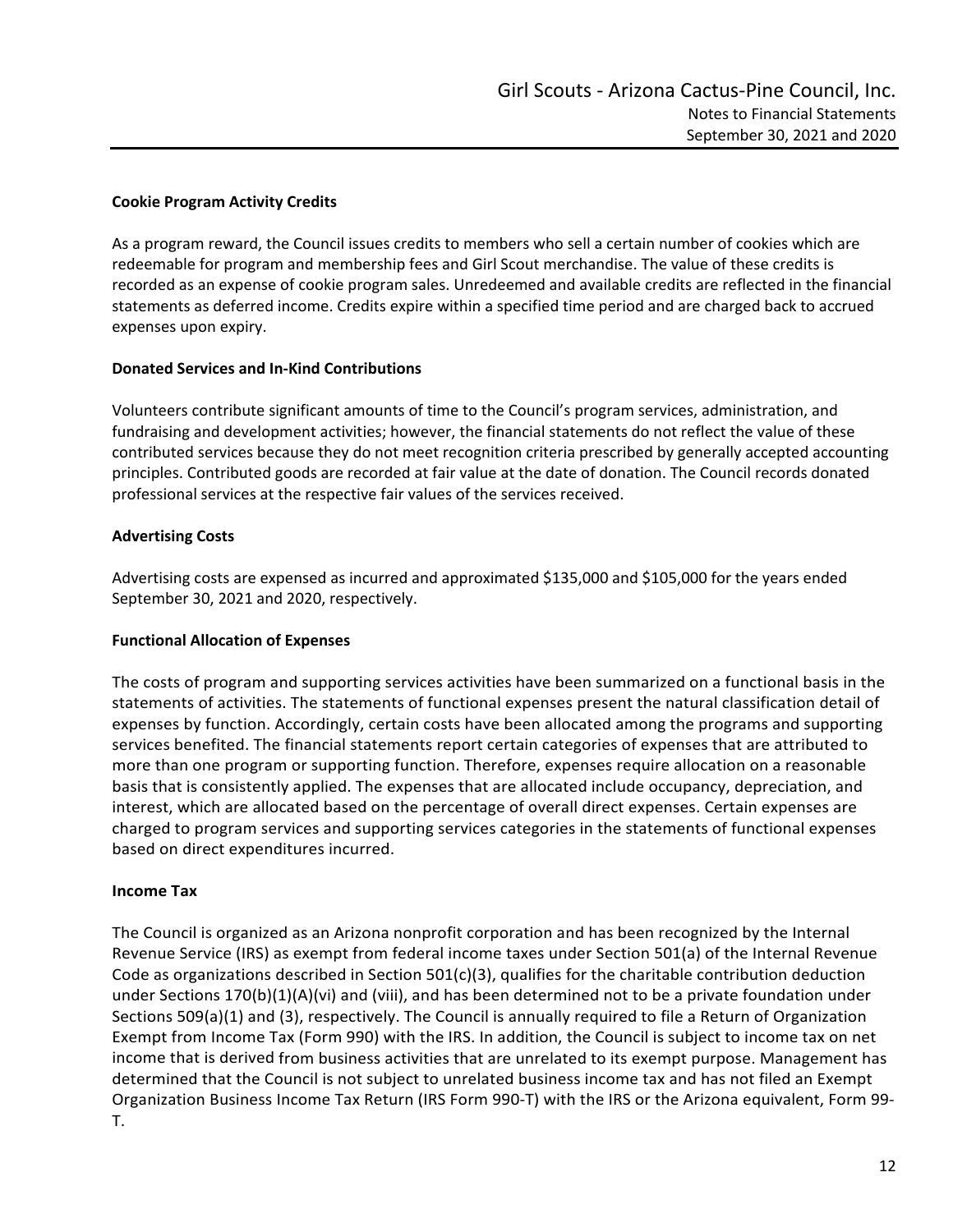Management believes that it has appropriate support for any tax positions taken affecting the Council's annual filing requirements, and as such, does not have any uncertain tax positions that are material to the financial statements. The Council would recognize future accrued interest and penalties related to unrecognized tax benefits and liabilities in income tax expense if such interest and penalties are incurred.

### **Estimates**

The preparation of financial statements in conformity with generally accepted accounting principles requires management to make estimates and assumptions that affect the reported amounts of assets and liabilities at the date of the financial statements and the reported amounts of revenues and expenses during the reporting period. Actual results could differ from those estimates and those differences could be material.

### **Financial Instruments and Credit Risk**

The Council manages deposit concentration risk by placing cash, money market accounts, and certificates of deposit with financial institutions believed by management to be creditworthy. At times, amounts on deposit may exceed insured limits or include uninsured investments in money market mutual funds. To date, the Council has not experienced losses in any of these accounts. Credit risk associated with accounts receivable and promises to give is considered to be limited due to high historical collection rates and because substantial portions of the outstanding amounts are due from board members, governmental agencies, and foundations supportive of the Council's mission. Investments are made by diversified investment managers whose performance is monitored by management and the Investment Committee of the Board of Directors. Although the fair values of investments are subject to fluctuation on a year‐to‐year basis, management and the Investment Committee believe that the investment policies and guidelines are prudent for the long‐term welfare of the Council. Additionally, a significant portion of the Council's revenues result from the annual cookie program. Loss of this revenue source would have a significant adverse effect upon the Council.

### **Recent Accounting Pronouncements**

In February 2016, the Financial Accounting Standards Board issued Accounting Standards Update No. 2016‐02, *Leases (Topic 842)*, which requires lessees to recognize leases on the statement of financial position and disclose key information about leasing arrangements. The new standard establishes a right‐of‐use (ROU) model that requires a lessee to recognize a ROU asset and lease liability on the statement of financial position for all leases with a term longer than 12 months. Leases will be classified as finance or operating, with classification affecting the pattern and classification of the expense recognition in the statement of activities. The new standard is effective for the Council beginning October 1, 2022. The Council is currently assessing the impact of the adoption of the standard.

### **Subsequent Events**

The Council has evaluated subsequent events through January 20, 2022, the date which the financial statements were available to be issued.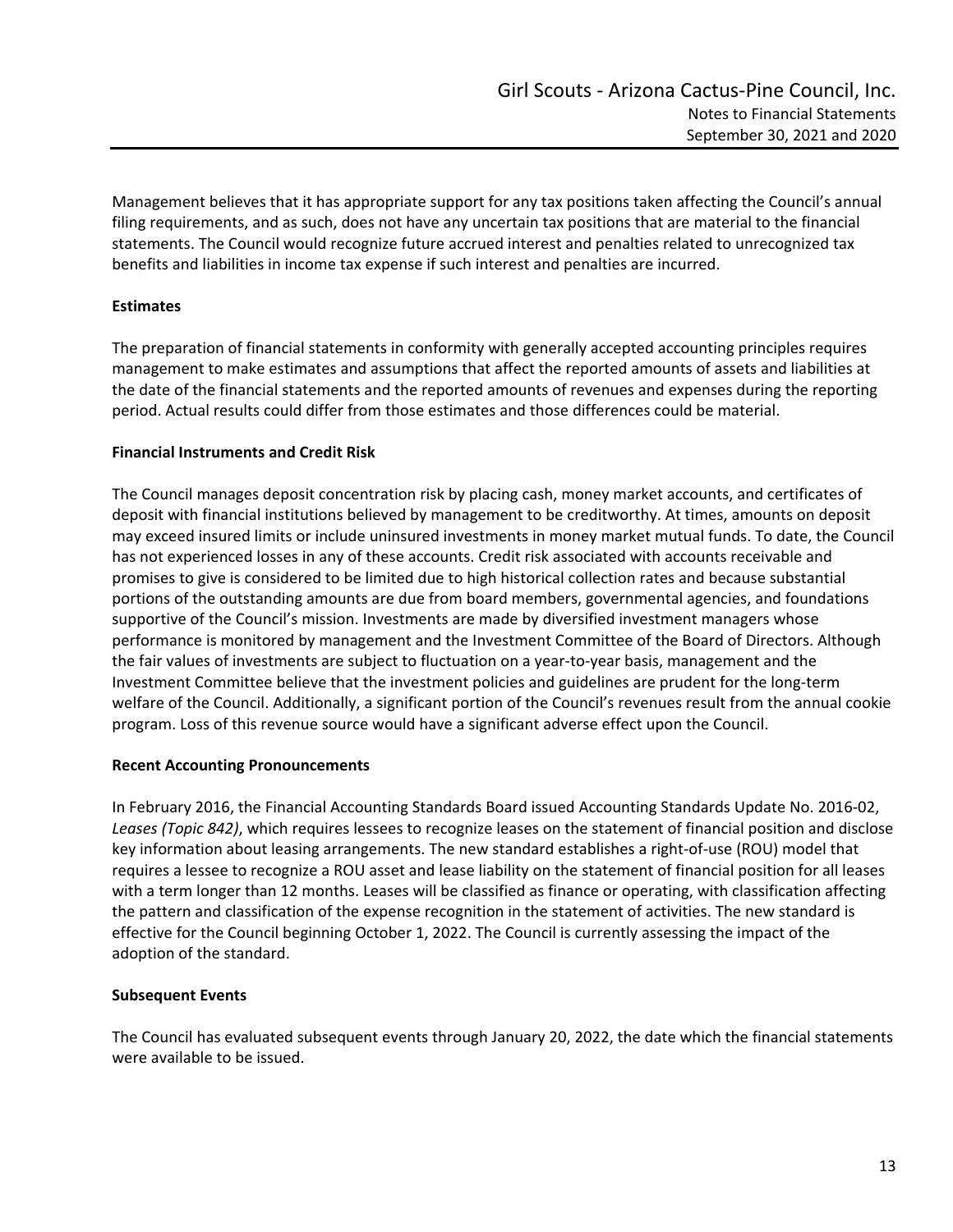# **Note 2 ‐ Liquidity and Availability**

The Council regularly monitors the availability of resources required to meet its operating needs and other contractual commitments, while also striving to maximize the return on investment of its available funds. For purposes of analyzing resources available to meet general expenditures over the next 12 months, the Council considers all expenditures related to their ongoing activities, excluding depreciation expense, to be general expenditures. The Council prepares annual budgets to manage liquidity and to determine general expenditures over the next 12 months. The Council anticipates collections of seasonal product sales, program revenues, and donor contributions sufficient to cover general expenditures during that period.

The following table reflects the Council's financial assets as of September 30, 2021 and 2020, reduced by amounts that are not currently available to meet general expenditures within one year of the statement of financial position date due to donor restrictions or internal board designations. Board‐designated funds are intended to fund future capital projects, early‐stage strategic initiatives, and pension/succession planning, which are Board-approved but not considered in the annual operating budget. In the event the need arises to utilize the board‐designated funds for liquidity purposes, the reserves could be drawn upon through board resolution.

|                                                           | 2021        | 2020        |
|-----------------------------------------------------------|-------------|-------------|
| Cash and cash equivalents                                 | 8,208,872   | 5,918,040   |
| Short term investments                                    | 2,032,946   | 2,030,228   |
| Accounts receivable, net                                  | 68,438      | 58,727      |
| Promises to give                                          | 2,150,282   | 95,103      |
| Investments                                               | 12,815,341  | 12,562,480  |
| Total financial assets                                    | 25,275,879  | 20,664,578  |
| Less: Board-designated net assets                         | (8,790,652) | (8,011,548) |
| Less: Net assets with donor restrictions                  | (2,430,396) | (551, 794)  |
| Financial assets available to meet cash needs for general |             |             |
| expenditures within one year                              | 14,054,831  | 12,101,236  |

While a portion of the Council's investments are classified as long-term in the accompanying statements of financial position, based on management's intent, the investments could be readily liquidated without significant penalty to fund operating cash flow needs.

### **Note 3 ‐ Promises to Give**

Unconditional promises to give are estimated to be collected as follows as of September 30:

|                 | 2021        |  | 2020   |
|-----------------|-------------|--|--------|
| Within one year | \$2,150,282 |  | 95,103 |

At September 30, 2021 and 2020, one donor accounted for 93% and 32% of outstanding promises to give, respectively.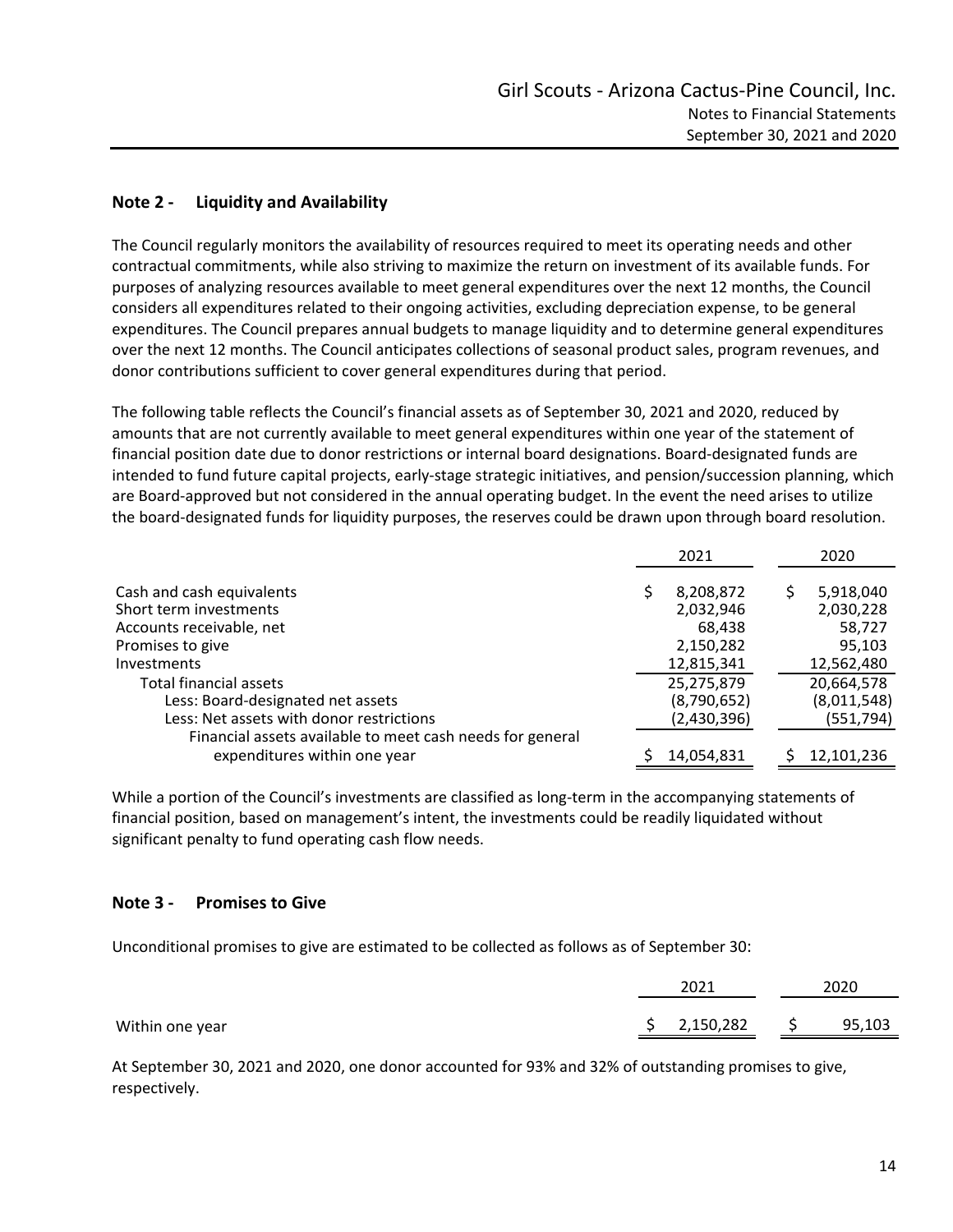### **Note 4 ‐ Property and Equipment**

Property and equipment consist of the following at September 30:

|                                   | 2021         | 2020            |
|-----------------------------------|--------------|-----------------|
| <b>Buildings and improvements</b> | 28,759,200   | 28,525,189<br>S |
| Equipment                         | 1,656,534    | 1,512,855       |
| <b>Vehicles</b>                   | 338,879      | 282,810         |
| Computer hardware and software    | 863,352      | 792,122         |
|                                   | 31,617,965   | 31,112,976      |
| Accumulated depreciation          | (14,249,859) | (13,009,032)    |
|                                   | 17,368,106   | 18,103,944      |
| Land                              | 743,294      | 743,294         |
| Property and equipment, net       | 18,111,400   | 18,847,238      |
|                                   |              |                 |

### **Note 5 ‐ Fair Value Measurements and Disclosure**

Certain assets and liabilities are reported at fair value in the financial statements. Fair value is the price that would be received to sell an asset or paid to transfer a liability in an orderly transaction in the principal, or most advantageous, market at the measurement date under current market conditions regardless of whether that price is directly observable or estimated using another valuation technique. Inputs used to determine fair value refer broadly to the assumptions that market participants would use in pricing the asset or liability, including assumptions about risk. Inputs may be observable or unobservable. Observable inputs are inputs that reflect the assumptions market participants would use in pricing the asset or liability based on market data obtained from sources independent of the reporting entity. Unobservable inputs are inputs that reflect the reporting entity's own assumptions about the assumptions market participants would use in pricing the asset or liability based on the best information available. A three-tier hierarchy categorizes the inputs as follows:

Level 1 – Quoted prices (unadjusted) in active markets for identical assets or liabilities that the Council can access at the measurement date.

Level 2 – Inputs other than quoted prices included within Level 1 that are observable for the asset or liability, either directly or indirectly. These include quoted prices for similar assets or liabilities in active markets, quoted prices for identical or similar assets or liabilities in markets that are not active, inputs other than quoted prices that are observable for the asset or liability, and market-corroborated inputs.

Level 3 – Unobservable inputs for the asset or liability. In these situations, the Council develops inputs using the best information available in the circumstances.

In some cases, the inputs used to measure the fair value of an asset or a liability might be categorized within different levels of the fair value hierarchy. In those cases, the fair value measurement is categorized in its entirety in the same level of the fair value hierarchy as the lowest level input that is significant to the entire measurement. Assessing the significance of a particular input to entire measurement requires judgment, taking into account factors specific to the asset or liability. The categorization of an asset within the hierarchy is based upon the pricing transparency of the asset and does not necessarily correspond to the Council's assessment of the quality, risk or liquidity profile of the asset or liability.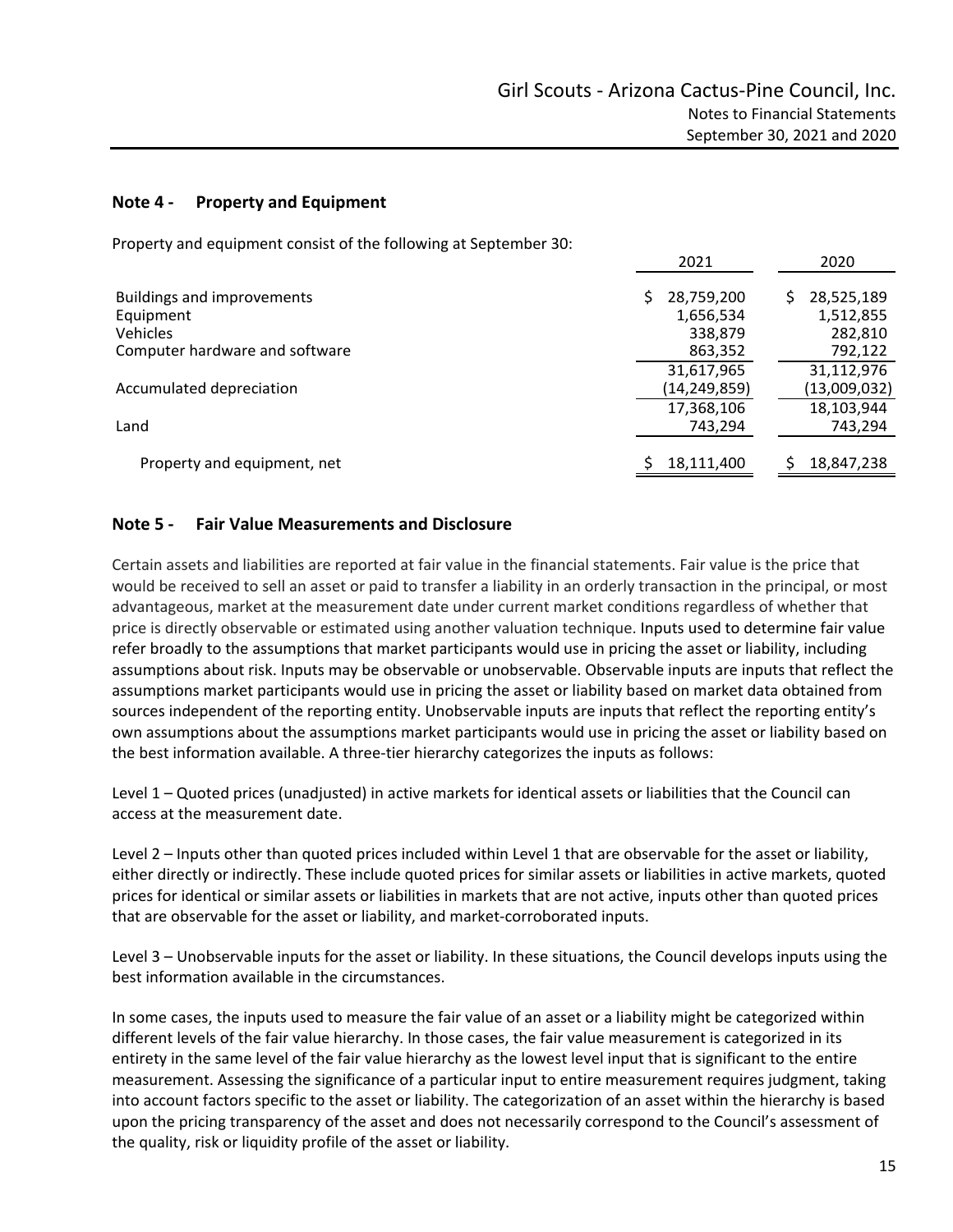A significant portion of the Council's investment assets are classified within Level 1 because they comprise equity securities, treasury notes, and exchange traded funds with readily determinable fair values based on daily redemption values. The Council invests in certificates of deposit traded in the financial markets as well as an annuity. Those certificates of deposit and the annuity are valued by the custodians of the securities using pricing models based on credit quality, time to maturity, stated interest rates and market-rate assumptions, and are classified within Level 2.

The fair value of the Council's beneficial interest in assets held by the Arizona Community Foundation is based on the fair value of fund investments as reported by the community foundation. Funds held by the Arizona Community Foundation (the Foundation) are part of pooled investments, invested in debt and equity securities, and are valued at the fair value reported by the Foundation. These funds held by the Foundation can be redeemed by the Council at any time. These are considered to be Level 2 measurements.

The following table presents assets measured at fair value on a recurring basis, except those measured at cost as identified in the following, at September 30:

|                          |   |                                                                                      | 2021 |            |    |                                                           |                                                    |  |  |
|--------------------------|---|--------------------------------------------------------------------------------------|------|------------|----|-----------------------------------------------------------|----------------------------------------------------|--|--|
| Total                    |   | Quoted<br>Prices in<br><b>Active Markets</b><br>for Identical<br>Assets<br>(Level 1) |      |            |    | Significant<br>Other<br>Observable<br>Inputs<br>(Level 2) | Significant<br>Unobservable<br>Inputs<br>(Level 3) |  |  |
| <b>Investments</b>       |   |                                                                                      |      |            |    |                                                           |                                                    |  |  |
| <b>Equity securities</b> | S | 7,637,188                                                                            | \$.  | 7,637,188  | \$ |                                                           | \$                                                 |  |  |
| Treasury notes           |   | 2,614,228                                                                            |      | 2,614,228  |    |                                                           |                                                    |  |  |
| Cash and money market    |   |                                                                                      |      |            |    |                                                           |                                                    |  |  |
| funds (at cost)          |   | 3,420,628                                                                            |      |            |    |                                                           |                                                    |  |  |
| Exchange traded funds    |   |                                                                                      |      |            |    |                                                           |                                                    |  |  |
| <b>Equity Securities</b> |   | 150,852                                                                              |      | 150,852    |    |                                                           |                                                    |  |  |
| Annuity                  |   | 59,100                                                                               |      |            |    | 59,100                                                    |                                                    |  |  |
|                          |   | 13,881,996                                                                           |      | 10,402,268 |    | 59,100                                                    |                                                    |  |  |
| Assets held by community |   |                                                                                      |      |            |    |                                                           |                                                    |  |  |
| foundation               |   | 966,291                                                                              |      |            |    | 966,291                                                   |                                                    |  |  |
|                          |   |                                                                                      |      |            |    |                                                           |                                                    |  |  |
| Total                    |   | 14,848,287                                                                           |      | 10,402,268 |    | 1,025,391                                                 |                                                    |  |  |
|                          |   |                                                                                      |      |            |    |                                                           |                                                    |  |  |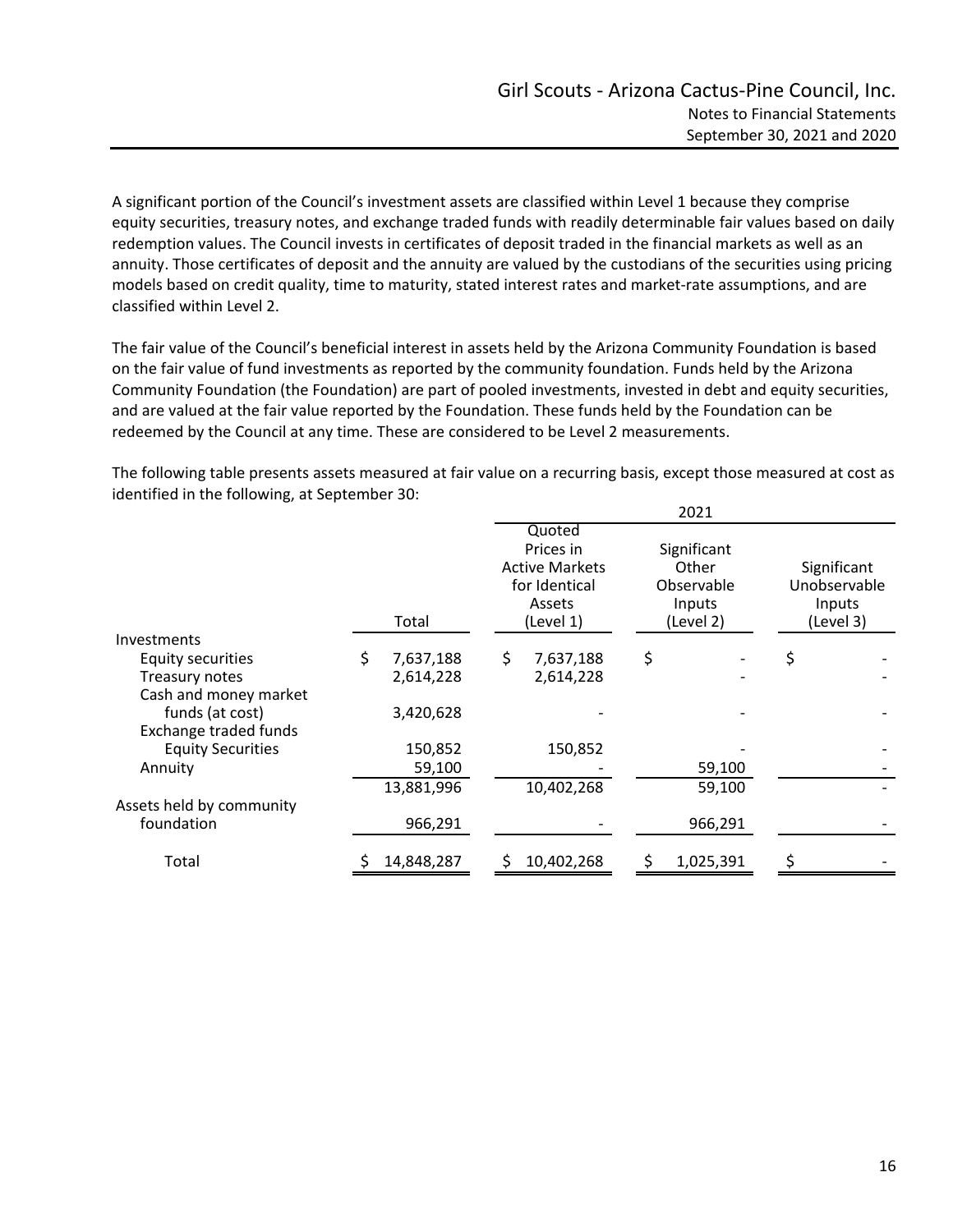# Girl Scouts ‐ Arizona Cactus‐Pine Council, Inc. Notes to Financial Statements September 30, 2021 and 2020

|                                                                    |                              |    |                                                                                      |     | 2020                                                      |     |                                                    |
|--------------------------------------------------------------------|------------------------------|----|--------------------------------------------------------------------------------------|-----|-----------------------------------------------------------|-----|----------------------------------------------------|
|                                                                    | Total                        |    | Quoted<br>Prices in<br><b>Active Markets</b><br>for Identical<br>Assets<br>(Level 1) |     | Significant<br>Other<br>Observable<br>Inputs<br>(Level 2) |     | Significant<br>Unobservable<br>Inputs<br>(Level 3) |
| Investments                                                        |                              |    |                                                                                      |     |                                                           |     |                                                    |
| <b>Equity securities</b><br>Treasury notes                         | \$<br>6,057,269<br>3,199,239 | \$ | 6,057,269<br>3,199,239                                                               | \$  |                                                           | \$  |                                                    |
| Cash and money market                                              |                              |    |                                                                                      |     |                                                           |     |                                                    |
| funds (at cost)                                                    | 389,119                      |    |                                                                                      |     |                                                           |     |                                                    |
| Exchange traded funds                                              |                              |    |                                                                                      |     |                                                           |     |                                                    |
| <b>Equity Securities</b>                                           | 133,716                      |    | 133,716                                                                              |     |                                                           |     |                                                    |
| <b>Bonds</b>                                                       | 1,798,354                    |    | 1,798,354                                                                            |     |                                                           |     |                                                    |
| Negotiable certificates                                            |                              |    |                                                                                      |     |                                                           |     |                                                    |
| of deposits                                                        | 202,735                      |    |                                                                                      |     | 202,735                                                   |     |                                                    |
| Annuity                                                            | 46,593                       |    |                                                                                      |     | 46,593                                                    |     |                                                    |
|                                                                    | 11,827,025                   |    | 11,188,578                                                                           |     | 249,328                                                   |     |                                                    |
| Assets held by community                                           |                              |    |                                                                                      |     |                                                           |     |                                                    |
| foundation                                                         | 2,765,683                    |    |                                                                                      |     | 2,765,683                                                 |     |                                                    |
| Total                                                              | 14,592,708                   | Ş. | 11,188,578                                                                           | -\$ | 3,015,011                                                 |     |                                                    |
| Net investment return consisted of the following for September 30: |                              |    |                                                                                      |     |                                                           |     |                                                    |
|                                                                    |                              |    |                                                                                      |     | 2021                                                      |     | 2020                                               |
|                                                                    |                              |    |                                                                                      |     |                                                           |     |                                                    |
| Dividends and interest                                             |                              |    |                                                                                      | \$  | 258,478                                                   | \$  | 200,964                                            |
| Net realized and unrealized gains                                  |                              |    |                                                                                      |     | 2,116,466                                                 |     | 1,355,569                                          |
| Investment fees                                                    |                              |    |                                                                                      |     | (71, 342)                                                 |     | (80,058)                                           |
|                                                                    |                              |    |                                                                                      |     |                                                           |     |                                                    |
| Net investment return                                              |                              |    |                                                                                      | \$  | 2,303,602                                                 | \$. | 1,476,475                                          |

### **Note 6 ‐ Due to Affiliated Organization and Related Party Transactions**

The Council collects membership dues from its members for their national affiliate, Girl Scouts of the USA (GSUSA). The membership dues do not benefit the Council. The total amount of dues collected by the Council and not yet submitted to GSUSA was \$0 and \$1,377 as of September 30, 2021 and 2020, respectively.

The Council also holds disbanded troop treasury funds in the amounts of \$7,345 and \$4,103, respectively. These funds are awaiting distribution to new troops in the area of the disbanded troops or being recognized as donations if no troop reforms in the area of the disbanded troops.

The Council pays the membership dues for girls and adult volunteers with a demonstrated need for financial assistance. During the years ended September 30, 2021 and 2020, the Council paid membership dues of \$24,202 and \$106,777, respectively. The Council also received \$185,762 and \$114,668 in grants and other financial assistance from GSUSA for the years ended September 30, 2021 and 2020, respectively.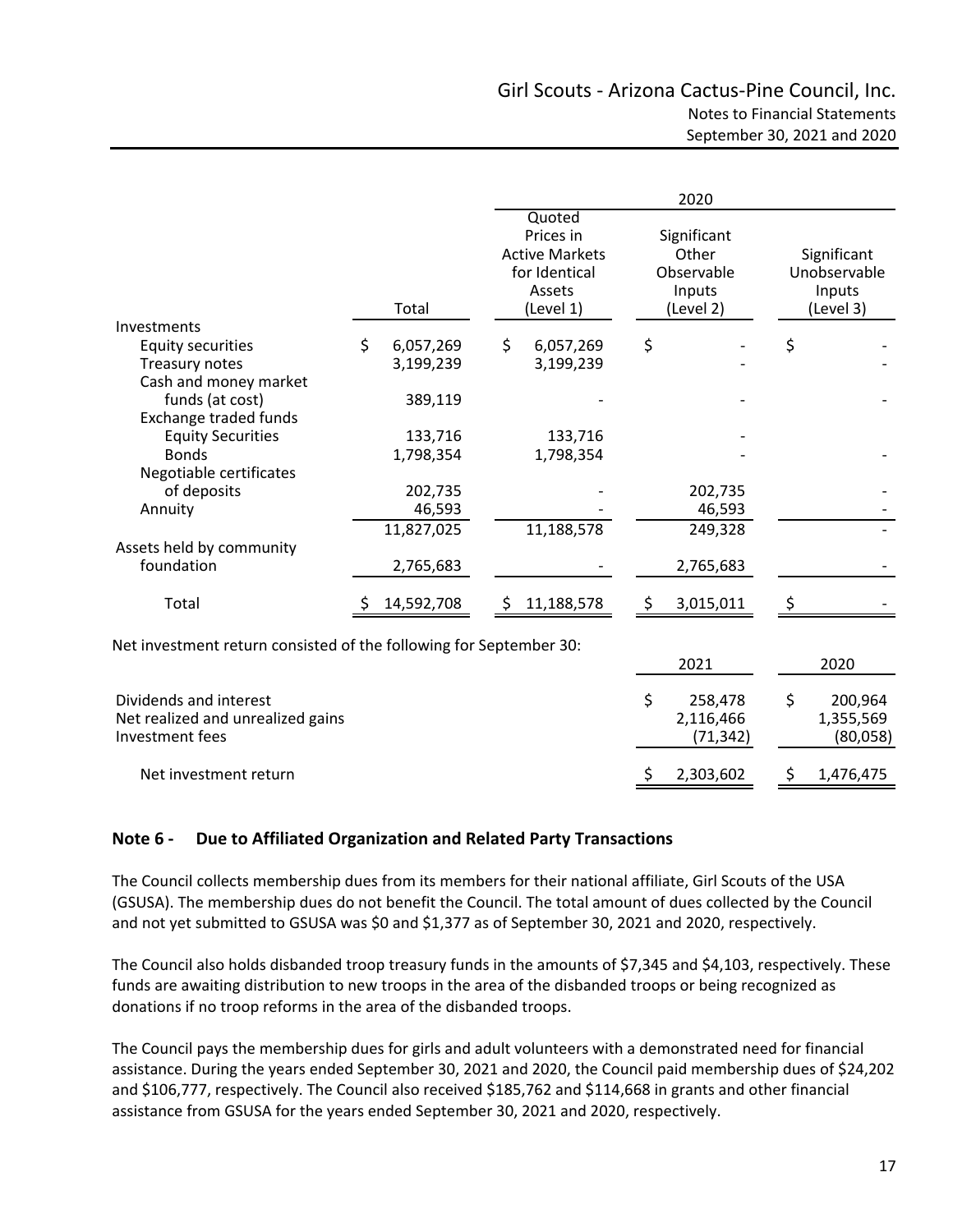During the years ended September 30, 2021 and 2020, the Council purchased inventory in the amount of \$96,204 and \$146,342, respectively, from GSUSA. Amounts due to GSUSA that were included in accounts payable related to these purchases totaled \$13,672and \$6,385, respectively. Additionally, the Council paid software licenses and web hosting fees to GSUSA in the amount of \$70,506 and \$85,960, respectively.

The Council's Board of Directors is committed to the financial success of the Council and regularly makes contributions to the Council. During the years ended September 30, 2021 and 2020, board members gave approximately \$22,000 and \$42,000, respectively.

# **Note 7 ‐ Bond Payable**

In March 2015, the Council entered into an agreement with the Industrial Development Authority of the City of Phoenix to issue Direct Purchase Revenue Bonds, Series 2015 (the bond) in the amount of \$10,000,000 for a term of twenty‐five years. The bond is collateralized by certain real property as set forth in the agreement. Effective March 29, 2017, the bond agreement was amended to reflect the Council's decision to prepay principal on the bond so that the outstanding principal of the bonds was \$7,000,000, and to cause a corresponding portion of the bond to be optionally redeemed. The repayment schedule was modified to reflect the new principal balance; however, no changes were made to the bond term. During the year ended September 30, 2018, the Council made an additional principal payment of \$3,600,000. This principal prepayment did not change the bond terms. However, based on the current payment schedule, the bond will be completely paid in 2026.

At September 30, 2021 and 2020, the Council had \$1,825,232 and \$2,193,862, respectively, outstanding on the balance, which is presented net of unamortized bond issuance costs of \$184,128 and \$194,801, respectively. Interest on the bond is payable monthly at a fixed rate of 3.3%, which will continue for the life of the bond. The bond contains certain covenants the Council must comply with.

Annual principal payments on the bond are scheduled for repayment are as follows:

| <b>Years Ending September 30</b>     |                                                           |
|--------------------------------------|-----------------------------------------------------------|
| 2022<br>2023<br>2024<br>2025<br>2026 | \$<br>381,177<br>394,131<br>407,440<br>421,365<br>221,119 |
| Total<br>Less bond issuance costs    | 1,825,232<br>(184, 128)                                   |
| Total bond payable                   | 1,641,104                                                 |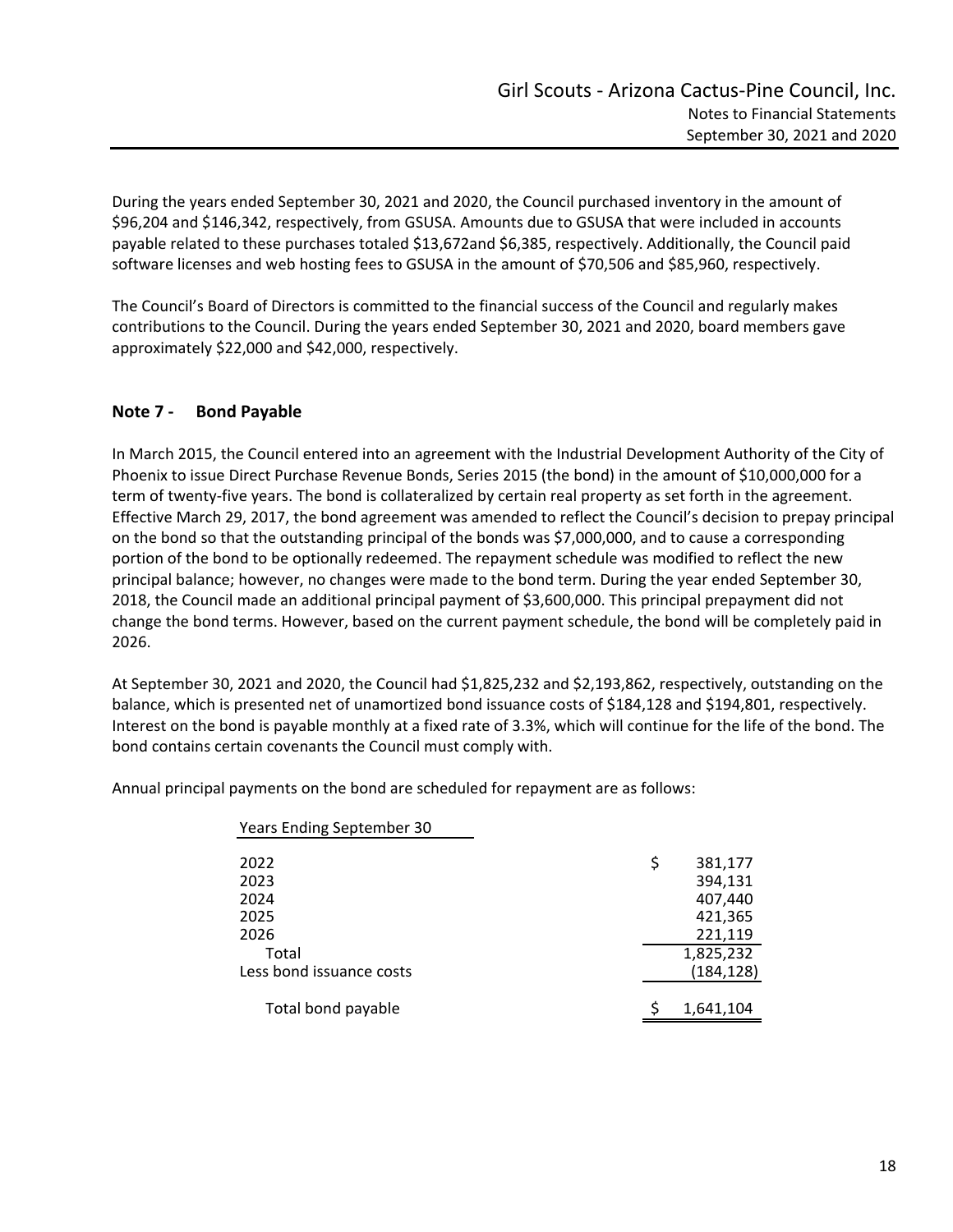# **Note 8 ‐ Paycheck Protection Program (PPP) Award**

During the year ended September 30, 2020, the Council was granted a \$1,267,000 award under the PPP administered by a Small Business Administration (SBA) approved partner. The award is uncollateralized and is fully guaranteed by the Federal government. The Council has elected to account for the funding as a conditional contribution by applying ASC 958‐605, *Not‐for‐Profit – Revenue Recognition*. The Council initially recorded the award as a refundable advance and subsequently recognized contribution revenue in accordance with guidance for conditional contributions, that is, once the measurable performance or other barrier and right of return of the PPP award no longer existed. The Council has recognized \$1,281,711 as contribution revenue for the year ended September 30, 2021, consisting of the full award of \$1,267,000 and accrued interest of \$14,711.

During the year ended September 30, 2021, the Council was granted a second PPP award in the amount of \$1,267,030. The award is uncollateralized and is fully guaranteed by the Federal government. The Council is eligible for forgiveness of up to 100% of the award, upon meeting certain requirements. The Council has elected to account for the funding as a conditional contribution by applying ASC 958‐605, *Not‐for‐Profit – Revenue Recognition*. The Council initially recorded the award as a refundable advance and will record the forgiveness in accordance with guidance for conditional contributions when there is no longer a measurable performance or other barrier and a right to return of the PPP award or when such conditions are explicitly waived. Proceeds from the award are eligible for forgiveness if the Council maintains employment levels during its covered period and uses the funds for certain payroll, rent, and utility expenses. No contribution revenue has been recorded for the year ended September 30, 2021 for the second PPP award. The Council will be required to repay any remaining balance, plus interest accrued at 1 percent in monthly payments commencing in March 2022, principal and interest payments will be required through the maturity date of March 31, 2026. The terms of the award provide for customary events of default including, among other things, payment defaults, breach of representations and warranties, and insolvency events. The award may be accelerated upon the occurrence of an event of default. During the year ended September 30, 2021, the Council has accrued \$8,755 of accrued interest on the second PPP award.

### **Note 9 ‐ Board‐Designated Net Assets Without Donor Restrictions**

Board‐designated net assets without donor restrictions consist of the following balance for the years ended September 30:

|                                                                                                | 2020                                | Designated                                     | Expended              |  | 2021                                |
|------------------------------------------------------------------------------------------------|-------------------------------------|------------------------------------------------|-----------------------|--|-------------------------------------|
| Board-designated net assets<br>Property replacement<br>Future funds<br>Succession/Pension fund | 4,900,421<br>1,971,127<br>1,140,000 | 1,200,539<br>-<br>$\qquad \qquad \blacksquare$ | (346,435)<br>(75,000) |  | 5,754,525<br>1,971,127<br>1,065,000 |
| Total                                                                                          | 8,011,548                           | 1,200,539                                      | (421, 435)            |  | 8,790,652                           |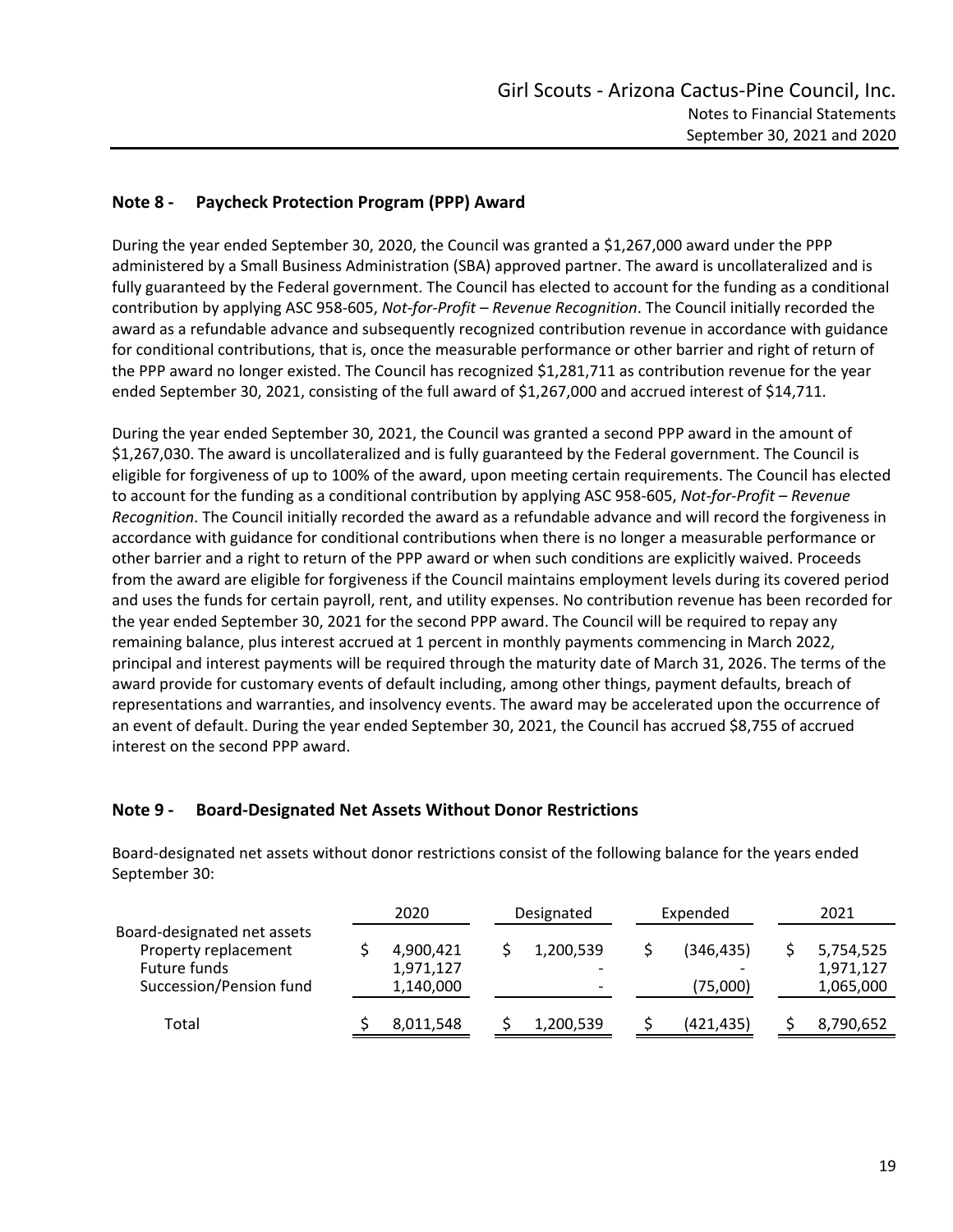|                                                                                                | 2019                                | Designated                                                        | Expended               |  | 2020                                |
|------------------------------------------------------------------------------------------------|-------------------------------------|-------------------------------------------------------------------|------------------------|--|-------------------------------------|
| Board-designated net assets<br>Property replacement<br>Future funds<br>Succession/Pension fund | 4,187,764<br>1,971,127<br>1,220,000 | 1,123,844<br>$\overline{\phantom{a}}$<br>$\overline{\phantom{a}}$ | (411, 187)<br>(80,000) |  | 4,900,421<br>1,971,127<br>1,140,000 |
| Total                                                                                          | 7,378,891                           | 1,123,844                                                         | (491,187)              |  | 8,011,548                           |

### **Note 10 ‐ Net Assets with Donor Restrictions**

Net assets with donor restrictions are restricted for the following purposes:

|                                                                                                                                          | 2021                                        | 2020                                                  |  |  |
|------------------------------------------------------------------------------------------------------------------------------------------|---------------------------------------------|-------------------------------------------------------|--|--|
| Subject to Expenditure for a Specified Purpose<br>Scholarships and camperships<br>Girl programming<br>Recruitment<br>Fellowship<br>Other | \$<br>29.220<br>203.403<br>26,692<br>71,889 | \$<br>37,586<br>245.029<br>21,241<br>14,097<br>65,781 |  |  |
|                                                                                                                                          | 331,204                                     | 383,734                                               |  |  |
| Subject to the Passage of Time                                                                                                           |                                             |                                                       |  |  |
| Fiscal year operations - United Way                                                                                                      | 73,313                                      | 30,113                                                |  |  |
| Fiscal year operations - future special event<br>Fiscal year operations - general                                                        | 5,779<br>2,020,100                          | 130,480<br>7,467                                      |  |  |
|                                                                                                                                          | 2,099,192                                   | 168,060                                               |  |  |
| Total net assets with donor restrictions                                                                                                 | 2,430,396                                   | 551,794                                               |  |  |

Net assets were released from donor restrictions by incurring expenses satisfying the restricted purpose or by occurrence of the passage of time or other events specified by the donors as follows for the years ended September 30:

|                                                                          | 2021 |         | 2020    |
|--------------------------------------------------------------------------|------|---------|---------|
| Satisfaction of purpose restrictions                                     |      |         |         |
| Scholarships and camperships                                             |      | 10,600  | \$      |
| Girl programming                                                         |      | 208,786 | 216,278 |
| Fellowship                                                               |      | 14,097  | 18,441  |
| Other                                                                    |      | 25,408  | 15,000  |
| Expiration of time restrictions                                          |      |         |         |
| Fiscal year operations - United Way                                      |      | 98,425  | 6,953   |
| Fiscal year operations - future special event                            |      | 130.480 | 195.367 |
| Fiscal year operations - general                                         |      | 7,367   | 10.347  |
| Expiration of time restrictions and satisfaction of purpose restrictions |      |         |         |
| Promises to give - Capital Campaign                                      |      |         | 50,000  |
| Total net assets with donor restrictions released from restriction       |      | 495,163 | 512,386 |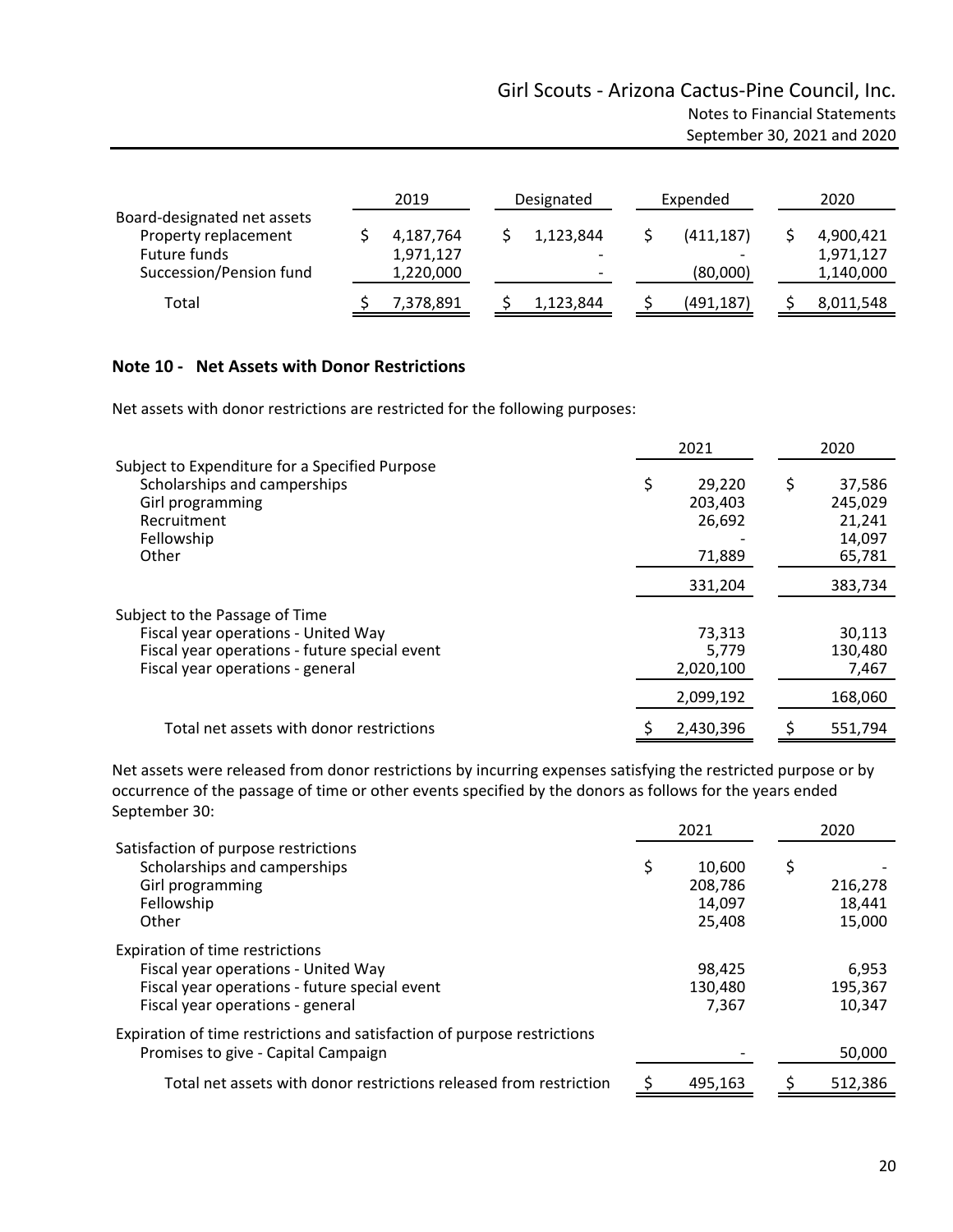### **Note 11 ‐ Leases**

The Council leases equipment under various non-cancelable operating and capital lease agreements.

Approximate minimum future rental payments are as follows:

| Years Ended September 30,         | Capital<br>Lease     |    |                                      |
|-----------------------------------|----------------------|----|--------------------------------------|
| 2022<br>2023<br>2024<br>2025      | \$<br>7,960<br>7,960 | \$ | 39,304<br>38,326<br>39,475<br>26,940 |
| Total minimum lease payments      | \$<br>15,920         |    | 144,045                              |
| Less amount representing interest | (535)                |    |                                      |
| Capital lease obligation          | \$<br>15,385         |    |                                      |

Total rental expense paid for the years ended September 30, 2021 and 2020 was \$65,488 and \$104,342, respectively.

Leased property under capital leases at September 30 includes:

|                                            | 2021 |                     | 2020                                                 |
|--------------------------------------------|------|---------------------|------------------------------------------------------|
| Equipment<br>Less accumulated depreciation |      | 29,789<br>(14, 895) | $\overline{\phantom{0}}$<br>$\overline{\phantom{0}}$ |
|                                            |      | 14,894              | $\overline{\phantom{0}}$                             |

### **Note 12 ‐ Retirement Plans**

### Defined Benefit Plan

The council participates in the National Girl Scout Council Retirement Plan (NGSCRP), a noncontributory defined benefit pension plan sponsored by Girl Scouts of the USA. The National Board of Girl Scouts of the USA voted to freeze the plan to new entrants and to freeze future benefit accruals for all current participants under the Plan effective July 31, 2010. The plan covers substantially all of the employees of various Girl Scout councils who were eligible to participate in the plan prior to the Plan freeze. Accrued and vested benefits prior to July 31, 2010 are based on years of service and salary levels.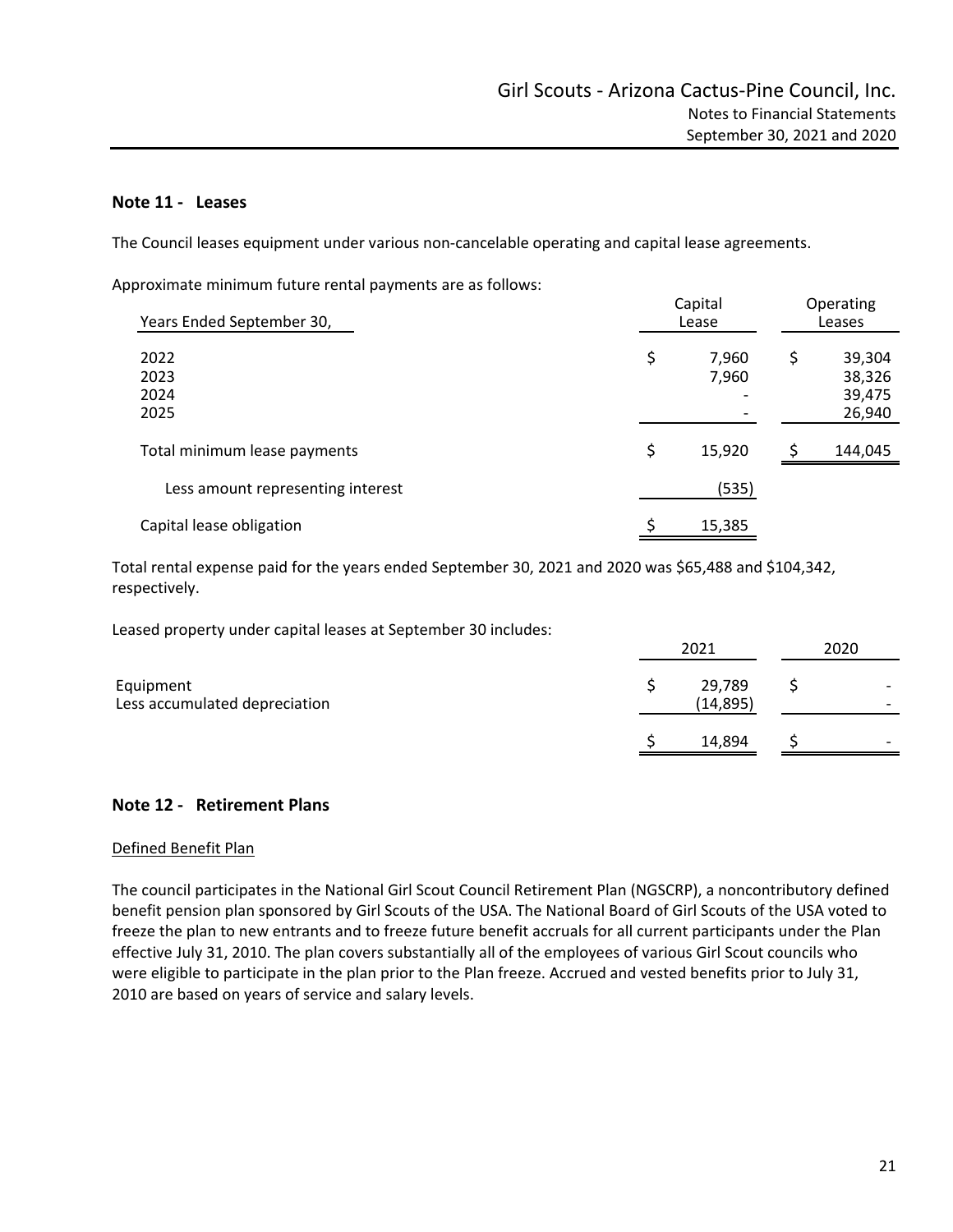Although net Plan assets grew during the year, net Plan assets available for Plan benefits continue to be less than the actuarial present value of accumulated Plan benefits as of January 1, 2021. Based on the April 18, 2014 conditional approval by the Internal Revenue Service (IRS), all existing amortization bases in the Plan's funding standard account as of January 1, 2013 were combined into one base and the resulting amortization period for that single base was extended to 10 years. Approval applies as long as at a minimum, beginning with the January 1, 2013 calendar year, \$30 million is remitted. The \$30 million calendar year minimum applies for each succeeding calendar year until the Plan is fully funded based upon the requirements of the Pension Protection Act of 2006 (PPA). In 2021, the funded status of the plan increased and the \$30 million minimum will no longer apply. In addition, on April 8, 2014, President Obama signed H.R. 4275 into law, a relief package unanimously passed by Congress that gives NGSCRP the flexibility to adopt the Pension Protection Act (PPA) funding requirements immediately or not at all. NGSCRP has elected to adopt this relief and not be subject to PPA. In September 2020, the National Board of Girl Scouts of the USA approved to lower the contributions from \$30 million to \$26 million starting in calendar year 2023 until the Plan is fully funded on a market basis. Aggregate annual contributions made in fiscal years 2020 and 2021 were \$32.2 million and \$32.9 million, respectively. Aggregate contributions to be made in fiscal 2022 are expected to be \$32.2 million.

The Council's contributions to the Plan and corresponding pension expense for the years ended September 30, 2021 and 2020, were approximately \$383,000 and \$383,000, respectively. Due to the nature of the Plan, it is not practicable to determine the extent to which the assets of the Plan cover the actuarially computed value of vested benefits for the Council as a standalone operation.

### 403(b) Plan

The Council has a 403(b) retirement plan in which all employees are eligible to participate. Investments in the Plan are participant directed. The Council makes contributions to the Plan on behalf of employees after one year of service when an employee has at least 1,000 hours of service during that year. The Council's contribution to the Plan is equal to 2% of an employee's salary. Additionally, the Council matches 50% of the employee's contributions up to 4% of salary. The Council's contributions to the Plan during the years ended September 30, 2021 and 2020 were \$114,248 and \$131,097, respectively.